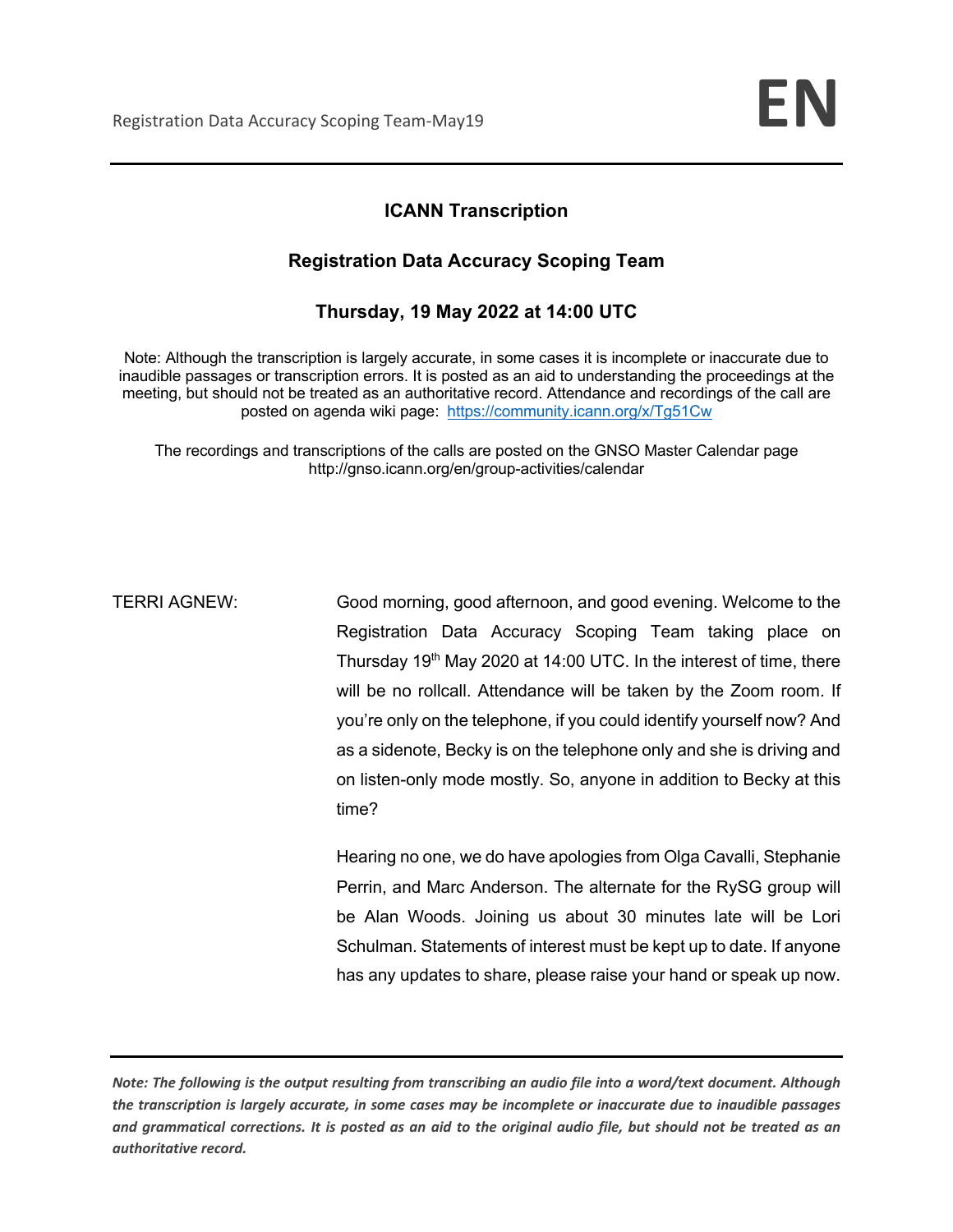Seeing or hearing no one, if you do need to, please e-mail the GNSO Secretariat.

All members will be promoted to panelists for today's call. As a reminder, when using chat features, please select "everyone" in order for all to see the chat. Observers will have view only to the chat access. Alternates not replacing a member are required to rename their lines by adding three Z's to the beginning of your name and, at the end in parentheses, the word "alternate," which means you are automatically pushed to the end of the queue.

Alternates must not engage in chat apart from private chat or use any other Zoom room functionality such as raising hands, agreeing, or disagreeing. All documentation and information can be found on the Wiki space. Recordings will be posted on the public Wiki space shortly after the end of the call. Please remember to state your name before speaking. As a reminder though, to take part in ICANN multi-stakeholder process, you are to comply with the expected standards of behavior. With this, I'll turn it back over to our Chair, Michael Palage. Please begin.

MICHAEL PALAGE: Thank you, Terri. Good morning, good afternoon, and good evening to everyone. I'm just going to start off as usual with a quick administrative update. We have posted for ICANN74 a tentative agenda for the work that we will be doing. Again, it is a very, as you can see, slim placeholder for the work. I do want to remind anyone who intends to be participating in-person, there are sign-up requirements in advance of the meeting. There will be no on-site sign-up, so please be mindful of that.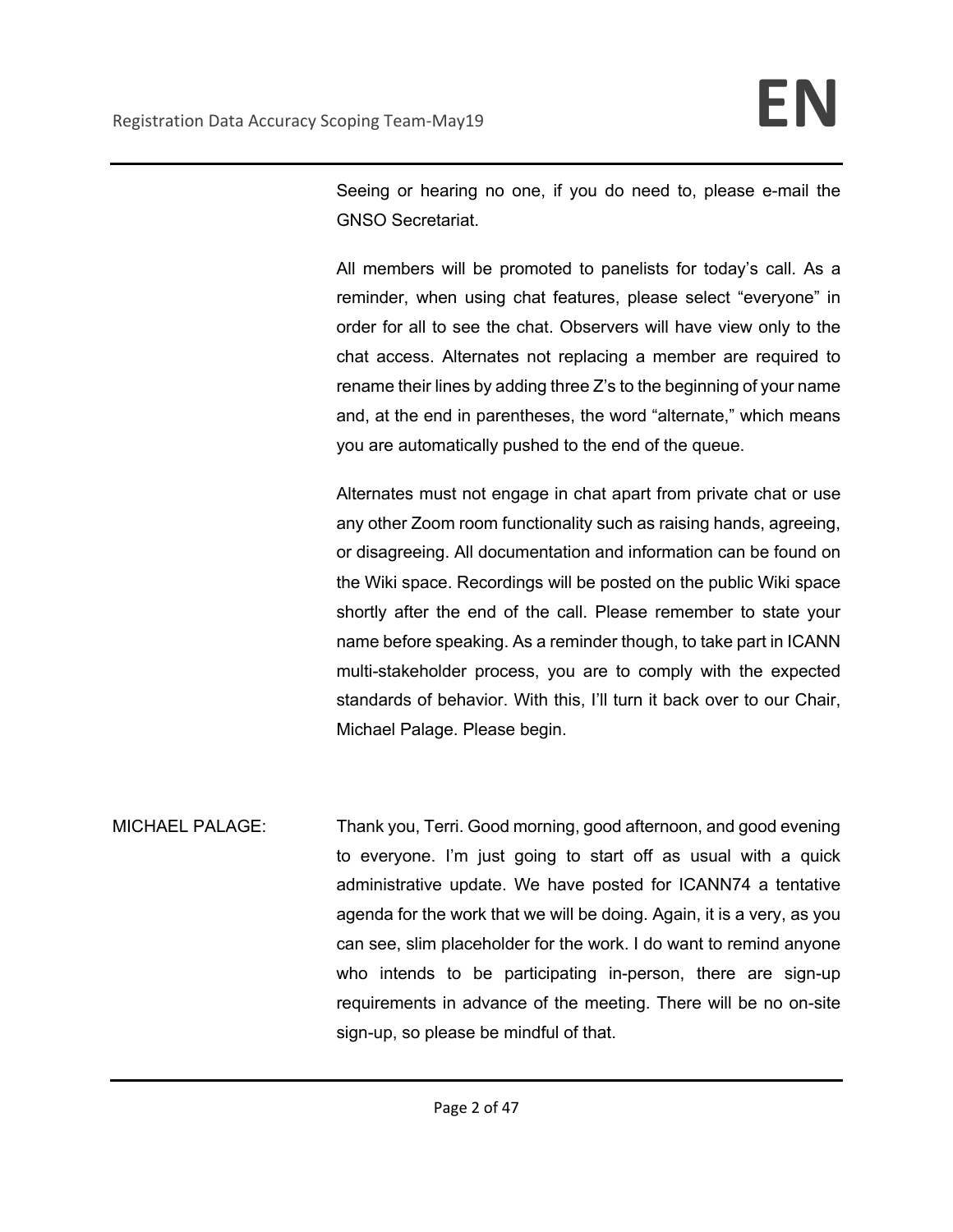Also, I have been informed that there will be the need to sign up in advance for sessions. So, those that are going to be in attendance, please make sure that you sign up so that you will have a seat at the table during our first face-to-face discussions. Is there anything else that I have missed there, Marika or Terri, from ICANN Org in relation to ICANN74? I will take silence as no. I think I've ... Go ahead, Marika.

TERRI AGNEW: Marika, maybe you've ... Anyway, yep, no further adjustments. You carried it all, thank you.

MICHAEL PALAGE: Okay, sorry about that. So, what we need to do is let's just dive into our work. The second item is the scenarios for the EDPB. Yes, that will be greatly appreciated. Thank you, Terri, for enhancing that. So, how would we propose to kick this off? Obviously, we have something from Volker and then we have Becky, who is partially participating remotely—we don't want to interfere with her driving and some of the others. Do we just want to walk ...? How would the group like to do this? Would you like to literally walk through this document? What is the proposal here for the best way?

MARIKA KONINGS: You have some hands up, Michael.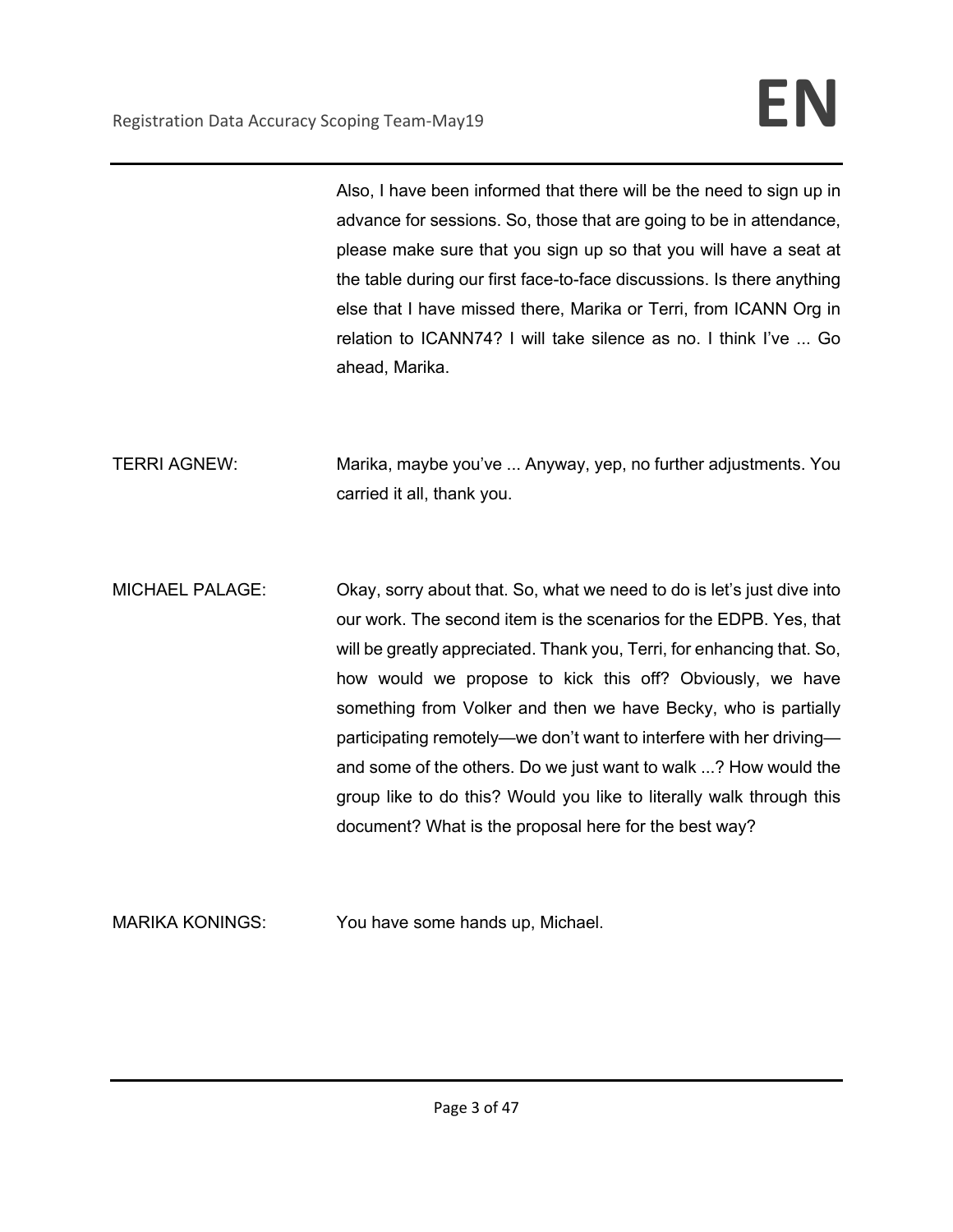MICHAEL PALAGE: Okay. Sorry, I was not paying attention to that. I was multitasking while reading, sorry. Alan, you have the floor. ALAN GREENBERG: Thank you very much. There was a comment from Amy, and I don't know if she's on the call or if someone else can speak on her behalf. It essentially changes the overall area of discussion and potentially invalidates or changes some of the comments that were made earlier, certainly by Becky and others. And I wonder if we can get clarification. I did add a comment on it. Specifically, the document starts off saying the ICANN Board charged ICANN Org with coming up with scenarios to ask the European Data Protection Board. A number of us commented that some of the scenarios don't seem to need permission. And Amy said, "Well, the scenarios are really just things to investigate that might be useful," and that seems to change the complete direction of what this document is for and what the Board asked. So, I'd like some clarity because there is no point in us going ahead with this if we're working in two different directions simultaneously. So, I'd like a little bit of clarity of just what this document is for before we start looking at or critiquing the comments. Thank you. MICHAEL PALAGE: Okay. And I know Sarah Wyld is also agreeing with you in the chat, Alan. So, perhaps the ... Let's go to ... What we will do is we will give the floor to Amy. Brian, I'm noting your hand up. Amy, you have the floor.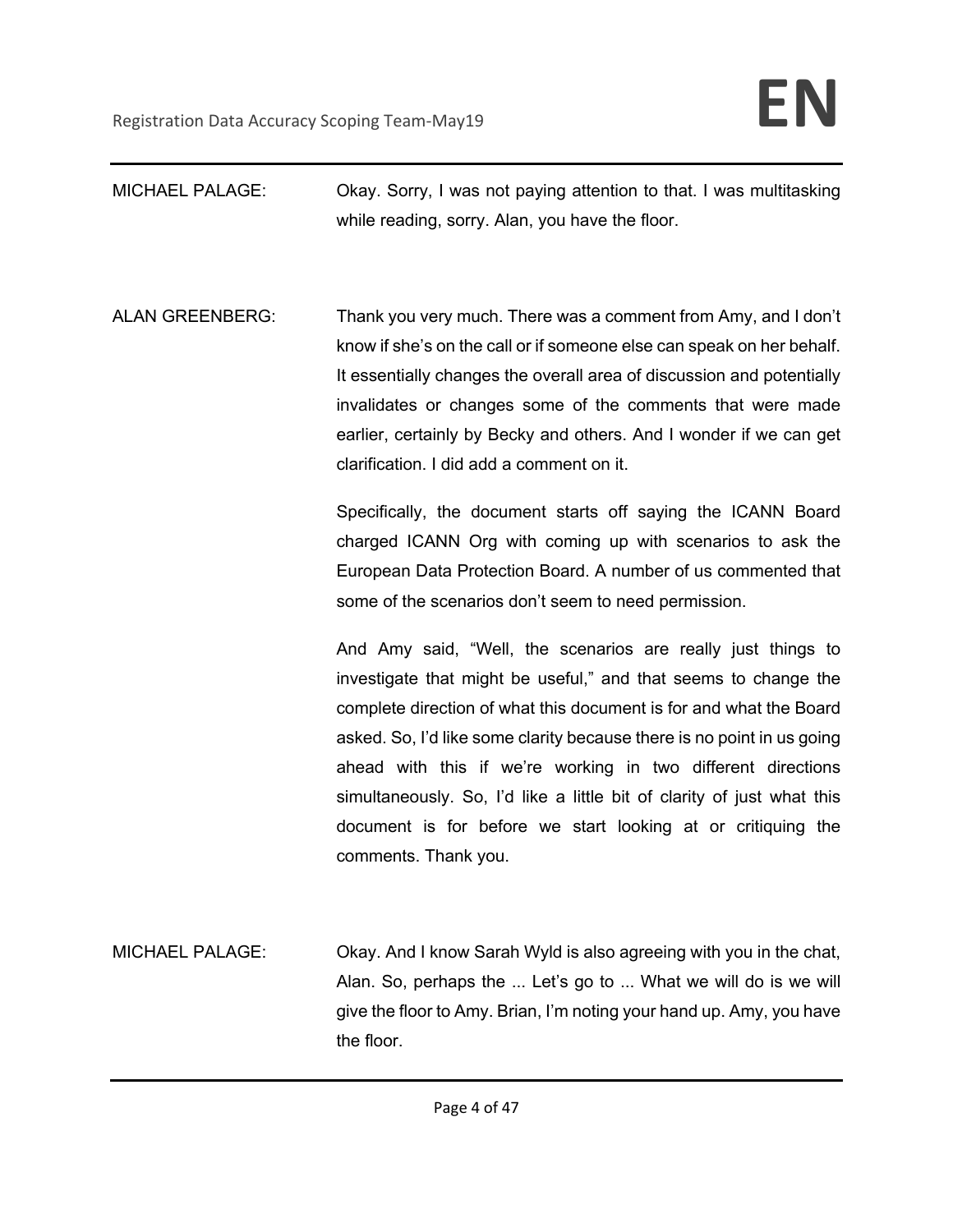AMY BIVINS: Sure, yeah. This is Amy from ICANN Org. Thanks for having me here today. So, I put a comment in the compilation document with all the feedback thus far. But just to take a step back and explain the scenarios that were provided to the team, ICANN was instructed to go and think about scenarios and steps that ICANN Org could take at this point in furtherance of registration data accuracy. So, we had to take a step back and look at what ICANN could actually do under the current agreements and policies.

> And as noted in the communication that was sent, ICANN is somewhat limited in the data that it can require the registrars to provide. So, the scenarios were provided in the context of looking at what ICANN can do under the current policies and agreements. If the group wants ICANN to ask about other scenarios that aren't permitted under the current agreements and policies, we're certainly open to doing that, too. But we wanted to start with what we believe we can do under the current agreements.

- MICHAEL PALAGE: So, Alan, okay. Steve, I acknowledge your hand being up. Alan, does that help address your concern or not?
- ALAN GREENBERG: Not really, because if you look at the first sentence of this document it seems to have been driven by the Board's request to consider things we could ask about whether we could do in the future. So, as I said in my response to Amy, what is being described may be useful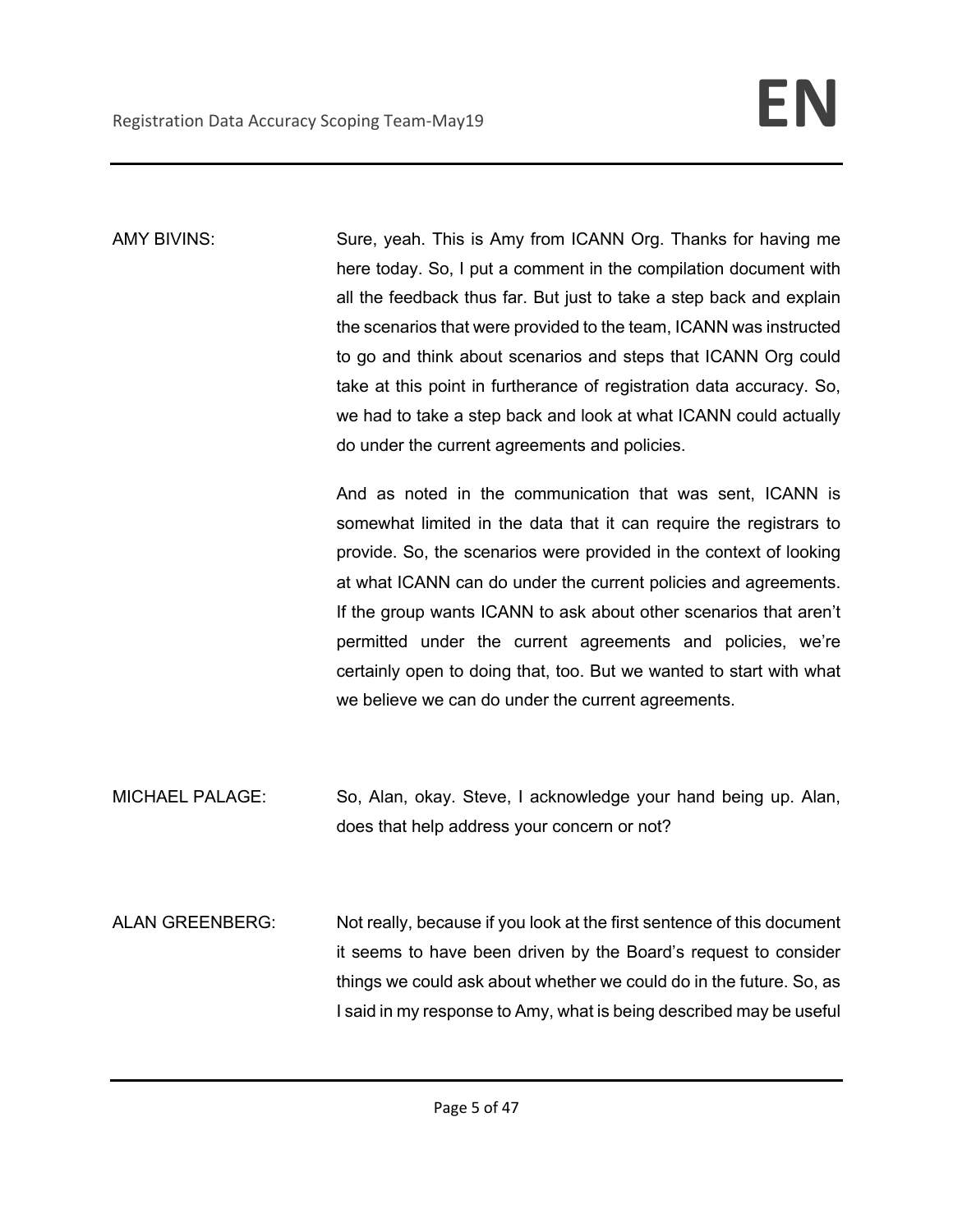things to do, but they don't seem to be in response to the specific request the Board was making.

MICHAEL PALAGE: So, perhaps, if we could without interfering with Becky's motoroperational skills, Becky, since this was basically a request by the ICANN Board to ICANN Org, could you perhaps shed some light on this potential perceived disconnect? Is that possible, or do we have another Board member who is ...? Who else do we have? I don't see any other Board ... So, Becky, can you get off of mute? If not ... Okay. Steve, do you want to sit there and ...? You have the floor.

STEVE CROCKER: Thank you very much, Michael. I want to respond to and expand on both of Alan and Amy's comments. The ultimate consumer of the data is not the registrars and not ICANN Org. It is the people making the request for the data. And so, the gold standard of whether or not we're meeting the needs of those people is to ask them what it is they want and what it is that they need.

> So, a question of asking Org to come up with scenarios should be interpreted, in my view, as a proxy for asking, what do the ultimate consumers of that data want? And Org should be, if they're going to try to put together scenarios, focused on that. Looking at the contract is ... It's understandable why that's a focus but that is, at most, secondary. It may limit what can be done but it doesn't describe what should be done or what's needed. And so, I think it's important to distinguish the kinds of questions that are being asked.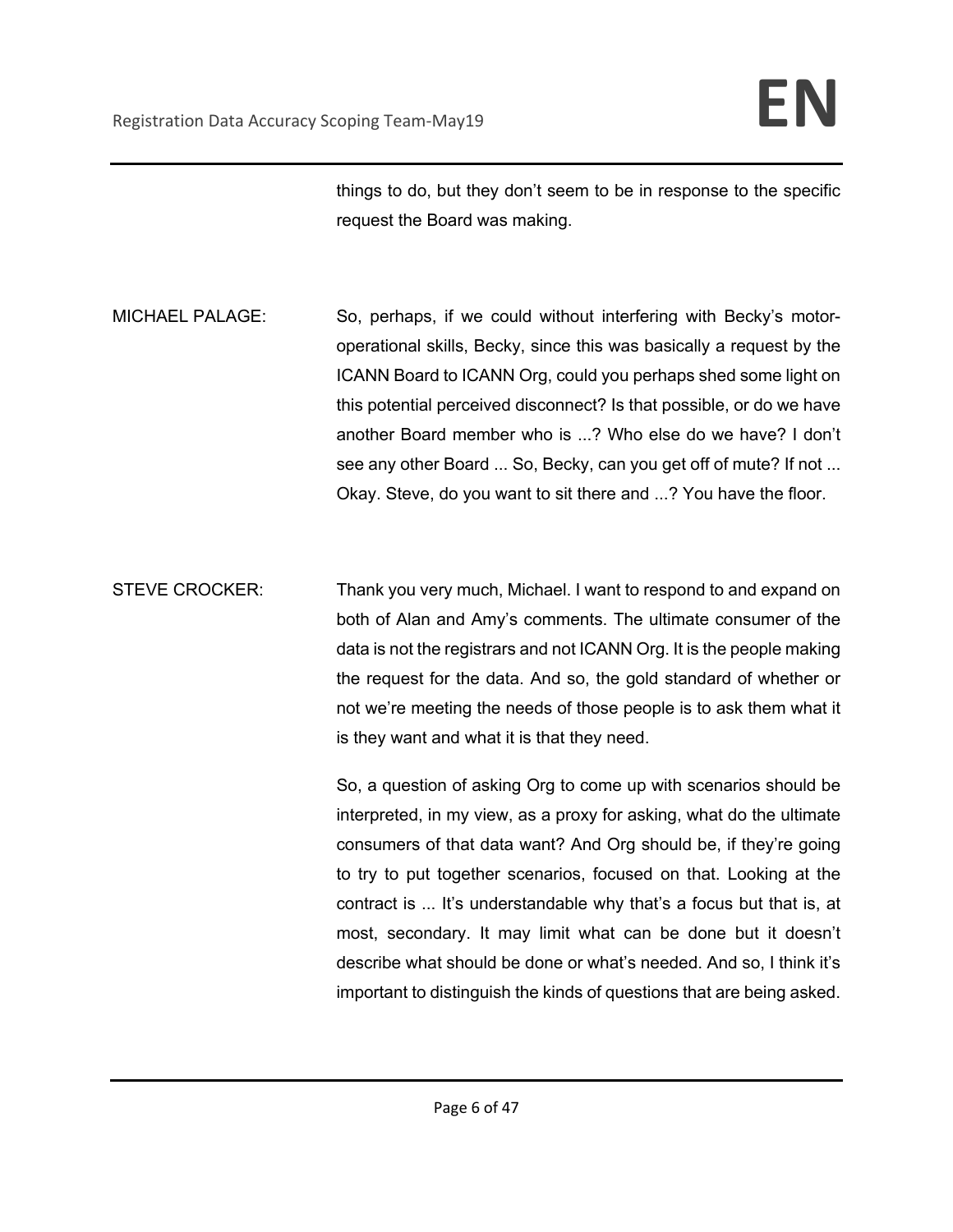So, I'm very much in line with Alan about going a bit further. The critical question is, what do the ultimate consumers of that data need and are those needs being met? That seems, to me, the controlling question. And running off to the data controllers is a subordinate matter just to see if you can stay within the legal frameworks that are required when it's not the source of primary information. Primary information is to ask what it is that these people need who are going to use the data. Thank you.

MICHAEL PALAGE: Thank you, Steve. Amy, is that an old hand or a new hand?

AMY BIVINS: Oh, sorry, it's an old hand. I'll take it down.

MICHAEL PALAGE: Okay, just want to make sure. Sarah, you have the floor.

SARAH WYLD: Thank you. Hi. Alan, thank you for raising that question. Amy, thank you for the clarification. I just want to confirm that I was not suggesting that ICANN should act beyond their remit or beyond the current contracts. No. No, we're good to stick within those boundaries. I guess, for me, the document confused me because I had understood it to mean ... It starts by saying ICANN prepare a number of scenarios, and then there are number of scenarios.

> So, I thought all of them would be send to the EDPB. But good to hear that that's not the case and the intent was, indeed, only to send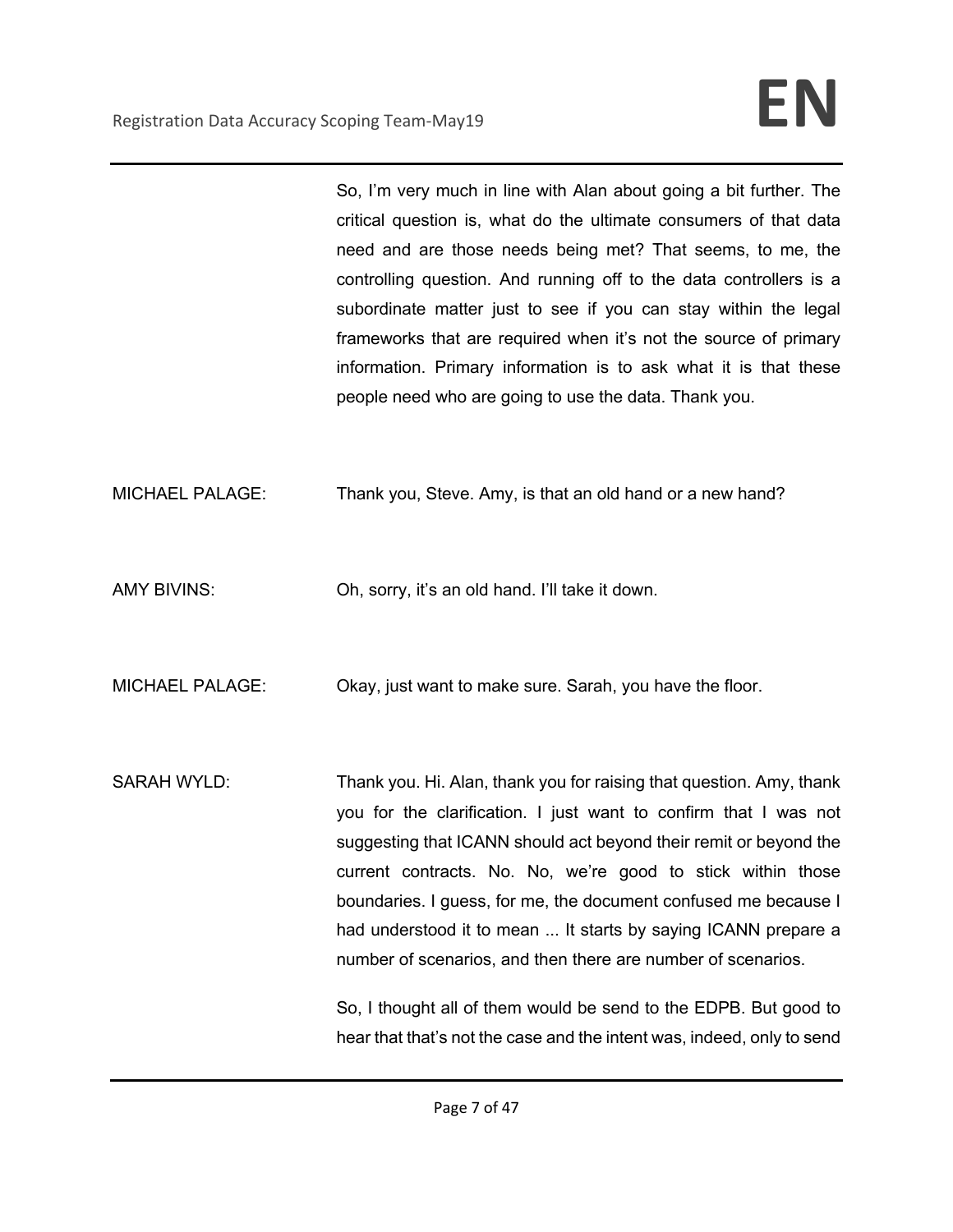scenarios that do involve the processing of personal data. I do not have suggestions for other such scenarios to include. It seems to me that number two would be all that we really need to look into in this context. Thank you.

- MICHAEL PALAGE: Beth, you have the floor.
- BETH BACON: Yeah. No, Sarah said it all for me. I think that's good clarification, and why don't we just turn to looking at those two that were provided that ICANN is thinking about sending? So, we could narrow our focus and not talk about the extraneous items.
- MICHAEL PALAGE: Okay. So, as Marika or Terri are highlighting—I don't know who is driving, but as our ICANN Org colleague is highlighting—there are basically four scenarios. And just for purposes of those that may be driving or are listening, I'm going to read through them briefly for everyone's benefit.

So, scenario one is analyze publicly available registration data for some tactical and operational accuracy. Scenario two, analyze a sample of full registration data provided by registrars to ICANN Org. Scenario three, proactive contractual compliance audit of registrar compliance with registration validation and verification requirement. Scenario four, registrar registration data accuracy survey is voluntary.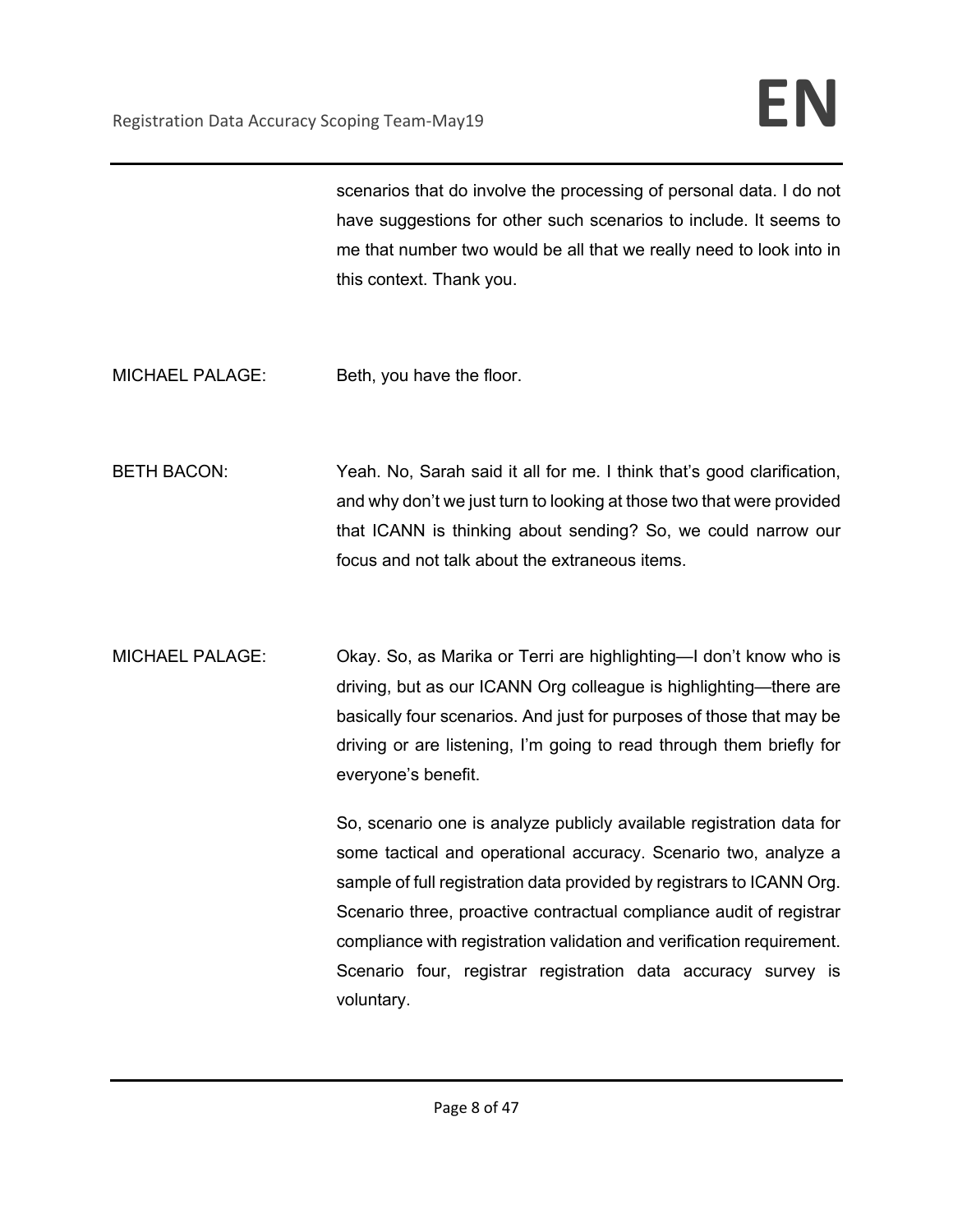So, those are the four scenarios that have been proposed. I guess what I would like to do is, before diving into those, is there anyone on the list that thinks that ICANN Org or the ICANN Board missed an additional scenario based upon the work that we have been undertaking for the last several months? It would be helpful in that we could gain some potential insight from the European Data Protection Board. Alan, I see your hand raised.

ALAN GREENBERG: Thank you. I did put two scenarios there, one of which is ... One is comparable to one of the other ones and one is brand new.

MICHAEL PALAGE: Okay. So, thank you. The scenario ... All right, hold on. I'm trying to get ... So, if this the two additional scenarios? Okay. So, the two other recommendations or suggestions you have made is restarting the ARS with the same sampling methodology as before but requiring registrars to provide the full set of contact information.

> And then, the second is a complete or partial retrieval of contact information on a registrar by registrar basis. It's essentially an accuracy audit with an analysis similar to what was used in the ARS. So, those are the two additional. Are there any ...? And before we as a group begin to walk through those, I want to make sure that we have a comprehensive list of all scenarios. So, is there anyone else that is thinking of an additional scenario where information from the European Data Protection Board would be helpful to us as a group.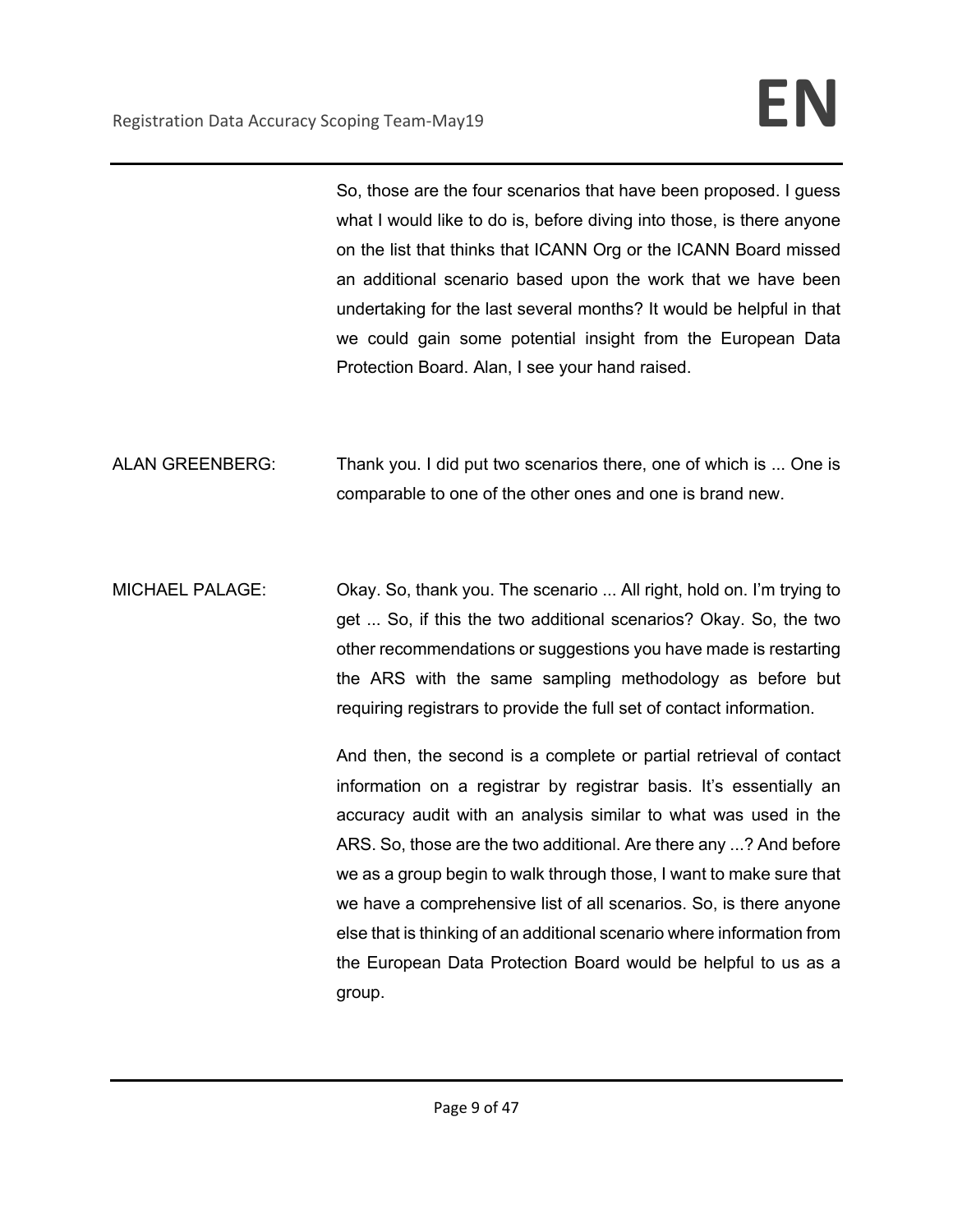ALAN GREENBERG: Michael, it's Alan.

MICHAEL PALAGE: Yes, Alan. Sorry.

ALAN GREENBERG: Just to be clear, I didn't claim that this was an exhaustive list. I can probably come up with other ones. These were two that came up at the time I put them in. There are certainly variations of these that one could look at, somewhat different verifications in light of Steve's comment. One could look at a stronger definition of accuracy other than the ones that are in the current RAA and test against that. So, there are certainly other variations that could be done. But in terms of the Data Protection Board, what access we would need to be able to do those other tests, they're both comparable to these two. Thank you.

MICHAEL PALAGE: Thank you and duly noted. Sarah, I see you have your hand up.

SUZANNE WOOLF: Thank you. These, to me, really seem to be just more detail for scenario two, analyzing a sample of full registration data provided by registrars to ICANN. So, in both of these, if that analysis is done by something like the ARS, or restarting it, or if it's done by ... Well, the first one is restarting ARS. The second one is something similar to ARS. In both cases, it's ICANN processing registration data that has been provided to them. So, probably really good clarity for us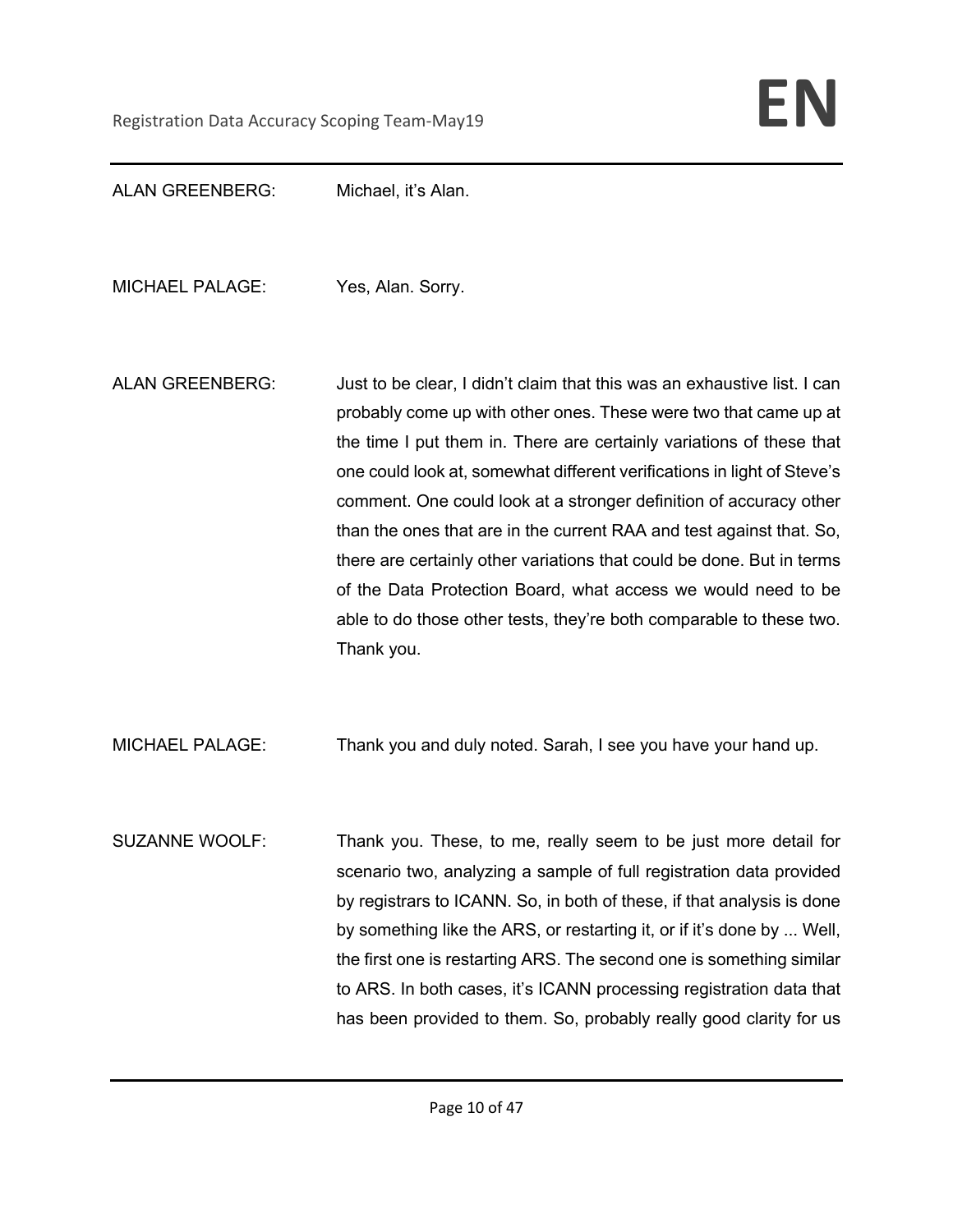to have for our own purposes but I'm not sure that that changes what ICANN Org would be sending to the EDPB. Thank you.

MICHAEL PALAGE: So, let me follow up on that, Sarah, and try to reconcile, I think, what Alan has said and what you're saying. So, one of the scenarios that we had talked about within the group was, instead of doing a random survey of all of the available registration data, we talked about just doing a subset based upon, perhaps, domain names that were subject to DAAR reporting. And the reason we had talked about that was that there would be a clear ... That would probably be ICANN's maximum legitimate interest under Article 6, that there has been an alleged illegal activity associated with the domain name, and that would be the basis of doing it.

> And I guess my question here is, if we do not provide the specificity of a sample of registration data, if we just leave it as written, as whole, I could see the European Data Protection Board saying, based upon some of the discussions I have had with data privacy folks, is ICANN trying to survey all 200-plus-million names on an random basis would probably not suffice under Article 6. However, if you provide a more narrow scoping, that would probably be potentially viewed more favorably.

> So, I guess what I'm hearing and what I think Alan is trying to articulate is it would be in our best interest ... I think that more specificity on the sampling, as opposed to just something being open-ended, is what we would be looking to do. That's what I'm hearing as I'm trying to sit there and thread the needle here. Alan, I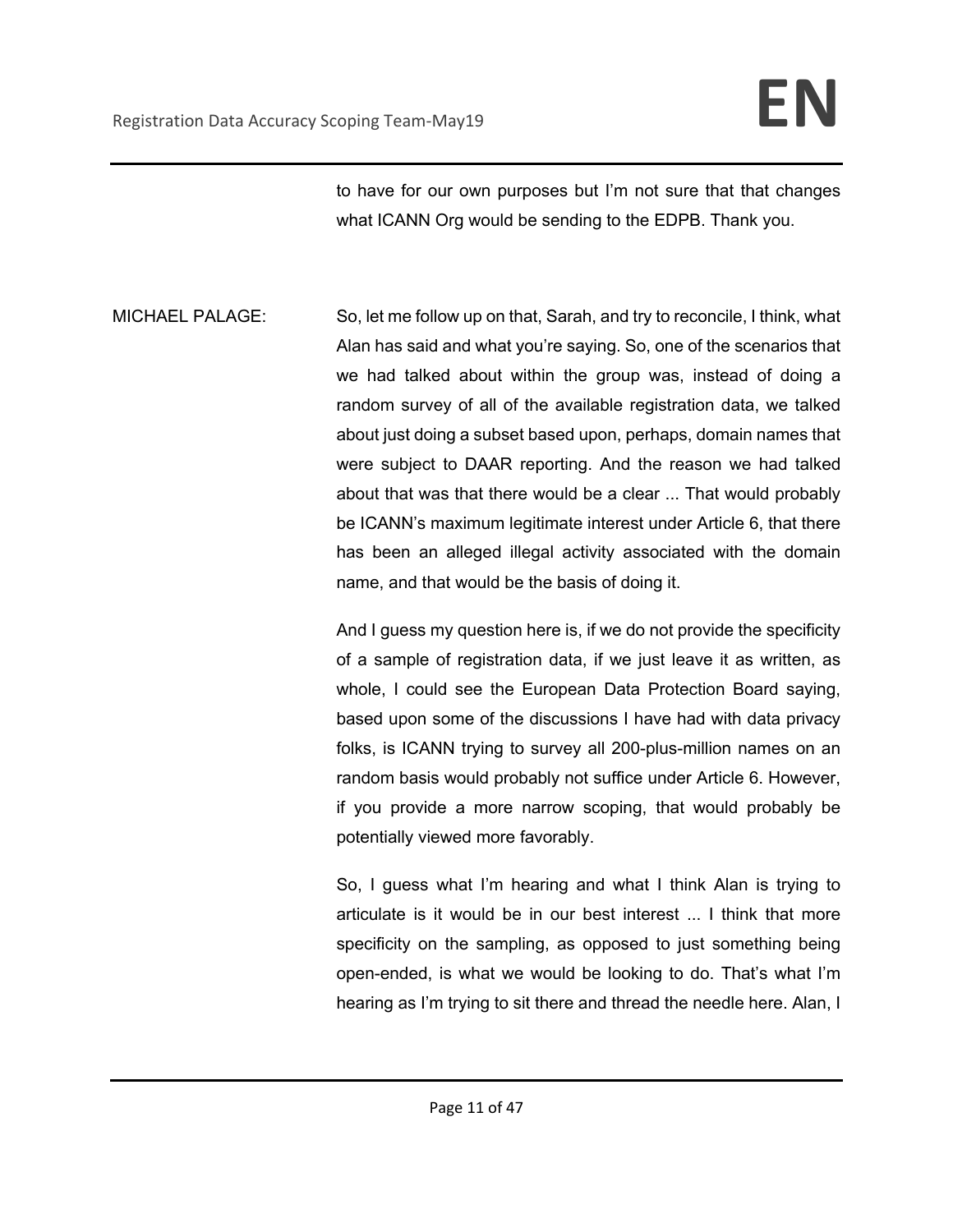saw you put your hand back up but Beth was first in the queue. So, Beth, you have the floor.

BETH BACON: Yeah. Thanks, folks. So, I just want, maybe, an overarching comment here on our engagement with regards to parsing, and adding, and tweaking these. I'm very supportive of ICANN taking whatever action they feel they need to take in order to start/restart/meet their clients' needs. I think that we need to be ... And while those can contribute to bettering accuracy or the measurement of current accuracy requirements, I'm concerned about us getting too in the weeds about saying exactly what ICANN needs to do and what ICANN Compliance needs to ask of the European Data Protection Board.

> Because Compliance knows what it needs to do to meet its needs and the community doesn't necessarily direct ICANN Compliance, whether it's their methods or their analysis, and we certainly don't tell ICANN what they feel their legitimate interests are. That's an evaluation for ICANN Org to make itself. So, I am very happy to say, yes, we appreciate your energy and effort here. Appreciate you sending these questions. We think these are appropriate and should help you.

> But I just want us to be careful about how much we add, we edit, we tell ICANN what they need to do, because these are questions from ICANN. These aren't necessarily questions from the community. This is ICANN Org asking for guidance for their internal compliance work. So, I just wanted to kind of throw that over the ... That net over the top. But this is, again, me not ... I'm not saying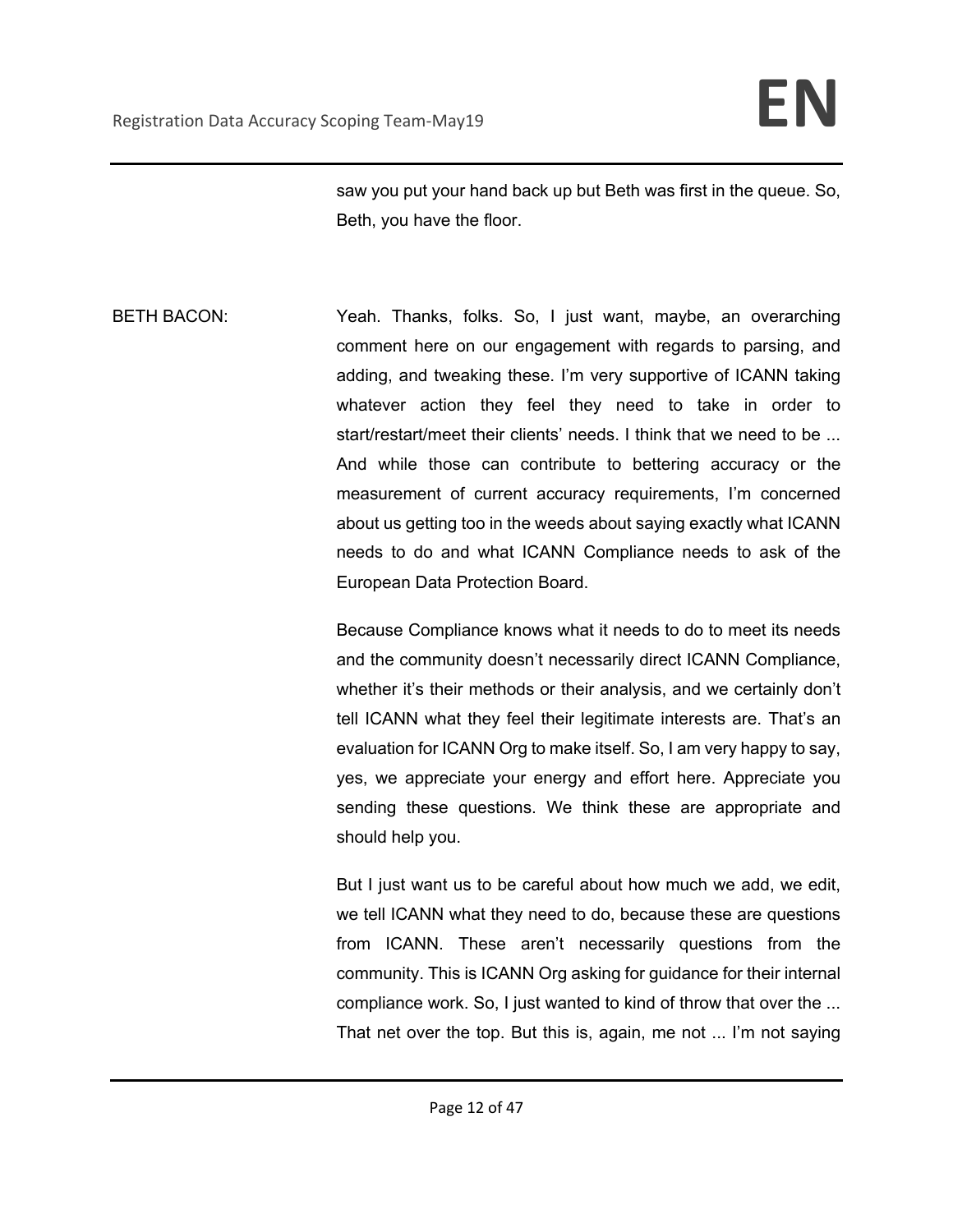we're not supportive of asking these questions. I think it's just we need to be careful how much we stick our fingers in the pie. Thanks.

MICHAEL PALAGE: So, let me ask you this. Becky, I'm going to ask you a follow-up question, so hopefully you can come off of mute. I guess my question here, Beth, is, I still think we're struggling with what the exact role of ICANN is. Is it a controller? Is it a co-controller? We don't know. And it itself has not really provided great clarity, and the lack of a data processing agreement between ICANN and contracting parties, I think, adds to that potential confusion.

> So if, in fact, ICANN Org ... Well, again, this is the ICANN Board asking ICANN Org to send this to the European Data Protection Board. Should the community, other people that obviously have a say, including registrars and, I would even potentially say, registrants have a say, in how that data is being processed? To me, it would be incredibly short-sighted to miss the opportunity to ask questions of the European Data Protection Board based upon work and subject matter that we have been deliberating for the last eight months. Again, that's just my perspective, and I see Thomas with his hand up.

BETH BACON: I'm sorry, Michael. Might I respond, since you just responded to me?

MICHAEL PALAGE: Yes, please.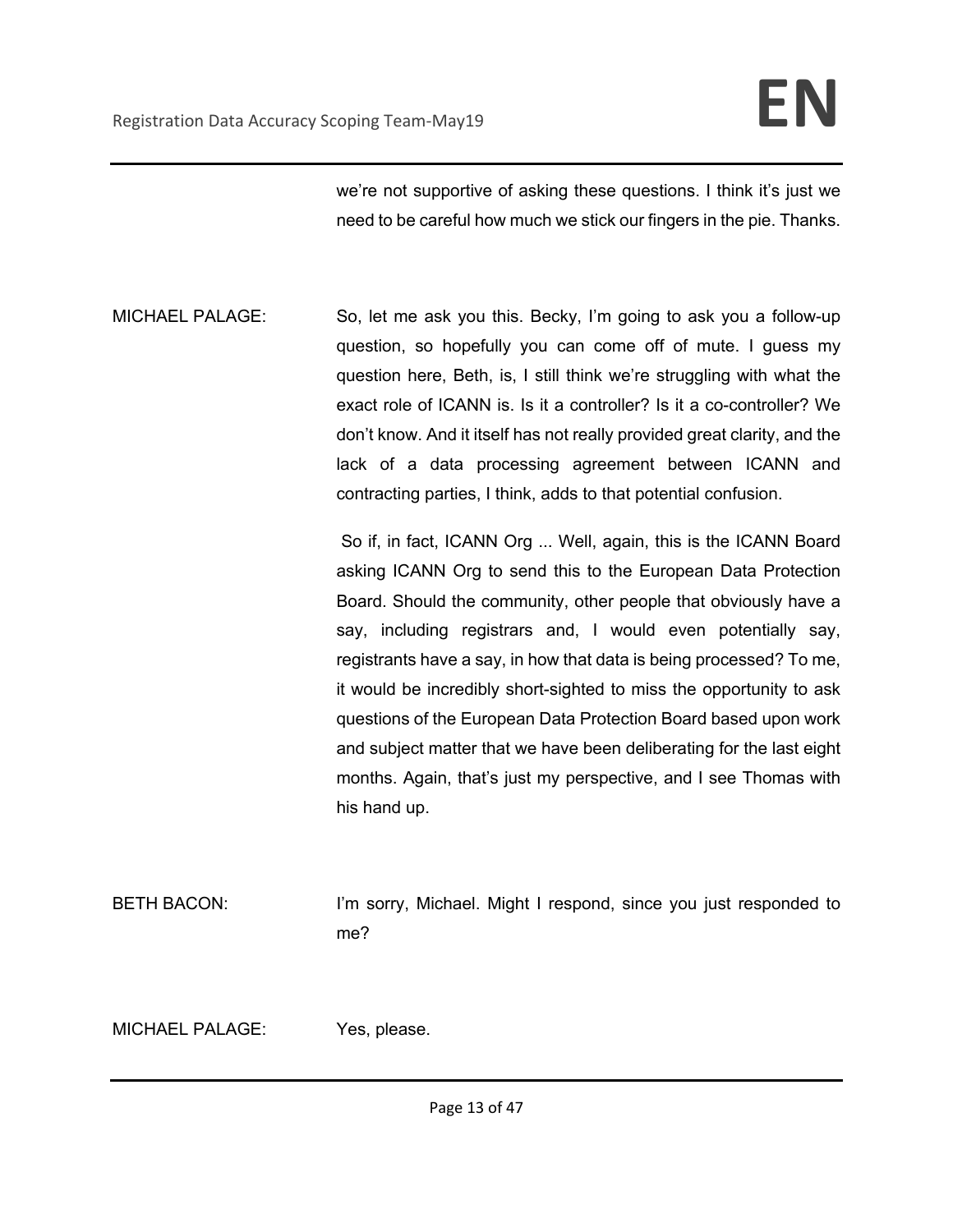BETH BACON: If it's okay with Alan and Thomas?

MICHAEL PALAGE: Go ahead, Beth.

BETH BACON: Okay. Thank you very much. Thanks, guys. I appreciate it. So, I think ... To be clear again, I think I said three times I am not saying we don't send questions. I'm saying that we have to appreciate our roles and responsibilities as parties. And whether ICANN has said or not said ... There have been various comments and discussions. There is a lot of work going on on these types of issues that is overlapping and certainly have impact on one another.

> I'm not saying we don't ask questions. I'm saying thank you, ICANN, for asking these questions, but if ICANN is asking these questions to establish their role, to understand their abilities and scope, that is, again, an ICANN internal risk evaluation and legal evaluation. We can say, and have said many times, as a community, "This is what we think your role is. This is what we think we need to process data properly," and those efforts are ongoing elsewhere.

> So I think, yes, ask the questions. These are fine questions. I wanted to make the point that we should be careful about how much we direct and how much we say "this is what Compliance's job is," which Compliance is a very ... They have a remit that is outlined in the contract. We sometimes go, "hey, Compliance, we think you're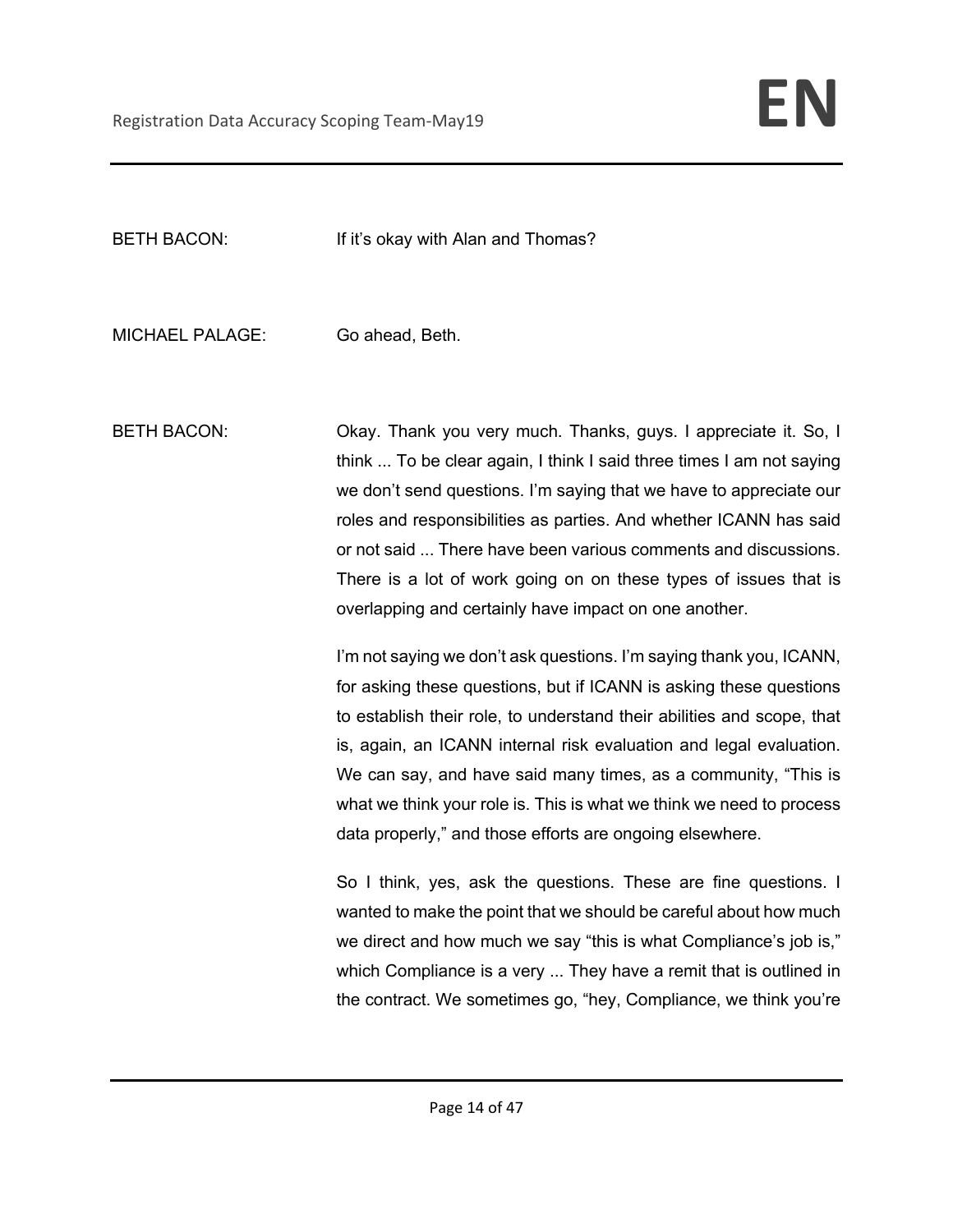overstepping." That has happened before and I think that's appropriate.

I think we, yes, support ICANN's energy to send these questions, but I want us to be careful about, again, are we telling ICANN Compliance what to do or are we asking for information? I think that these are good questions to ask. I think it will be helpful. Yeah, as Sarah says, "Support without directing." I think that's the bullet point there. So, I just wanted to say I'm not saying don't send the questions. I think they will contribute positively.

MICHAEL PALAGE: So thanks, Beth. That was helpful. If I could ask a follow-up question? So, what happens if we, the Accuracy Scoping Team, come up, we agree ... Or there is a set of questions that we say, "Hey, we would like these asked." So, let's just suppose we have a set of questions that we would like asked. We forward them to ICANN Org as part of their engagements with the European Data Protection Board.

> And again, we're not going to be pre-supposing what their obligations are but we have questions we forward onto ICANN Org and ICANN Org chooses not to include them. I guess my question for us as a group is, if we have questions and we ask ... if we ask ICANN Org to ask them to the European Data Protection Board and they say, "No, we're not going to include them," is this something that we, as the Accuracy Scope ...? Do we send our own communication in to the European Data Protection Board to seek clarity? I guess that's my question.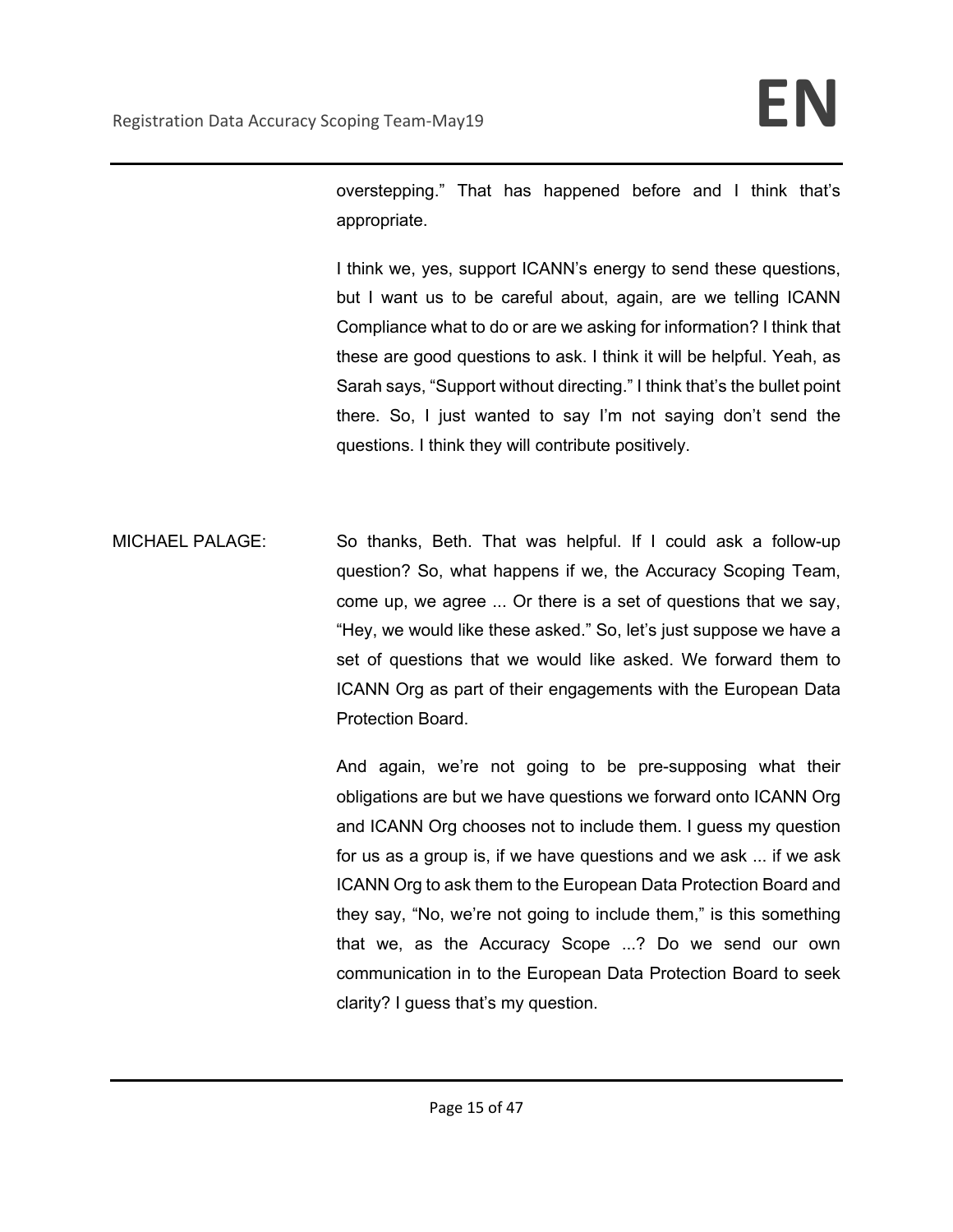I am all for working with ICANN Org to reach consensus on the questions that are asked. But if there is a disconnect and we want questions asked that ICANN Org is not asking, what do we do at that juncture, I guess? And I'll let you get back in the queue. Alan and then Thomas.

ALAN GREENBERG: Thank you. I no longer remember why I put my hand up but I have a whole bunch of things to say. With regard to your last question, Michael, let's deal with that if it happens. If we propose something and ICANN simply says, "No, we're not going to ask that question," or mangles it such that it's a completely different question, we'll deal with that when it happens. That's a confrontation between us, the GNSO, and ICANN Org that I think we'll have to deal with if and when it happens. It's a scenario I don't think we need to plan for right now.

> In terms of Beth's comments, number one, ARS was not a Compliance issue, so we are not looking at this necessarily as Compliance. My second suggestion that I put into the Google Doc was, in fact, something that could be considered Compliance. It is ICANN could audit registrars not on the process but on the results. That's something that could be a Compliance issue, should Compliance choose to. But in general, to say that if ICANN Compliance wanted to ask some questions they should have, I think it is negated by the facts. ICANN Compliance has said multiple times that they are not necessarily doing exactly what they did before GDPR because GDPR has not allowed them to do what they did before. That is, get the data and make decisions based on what the data actually says.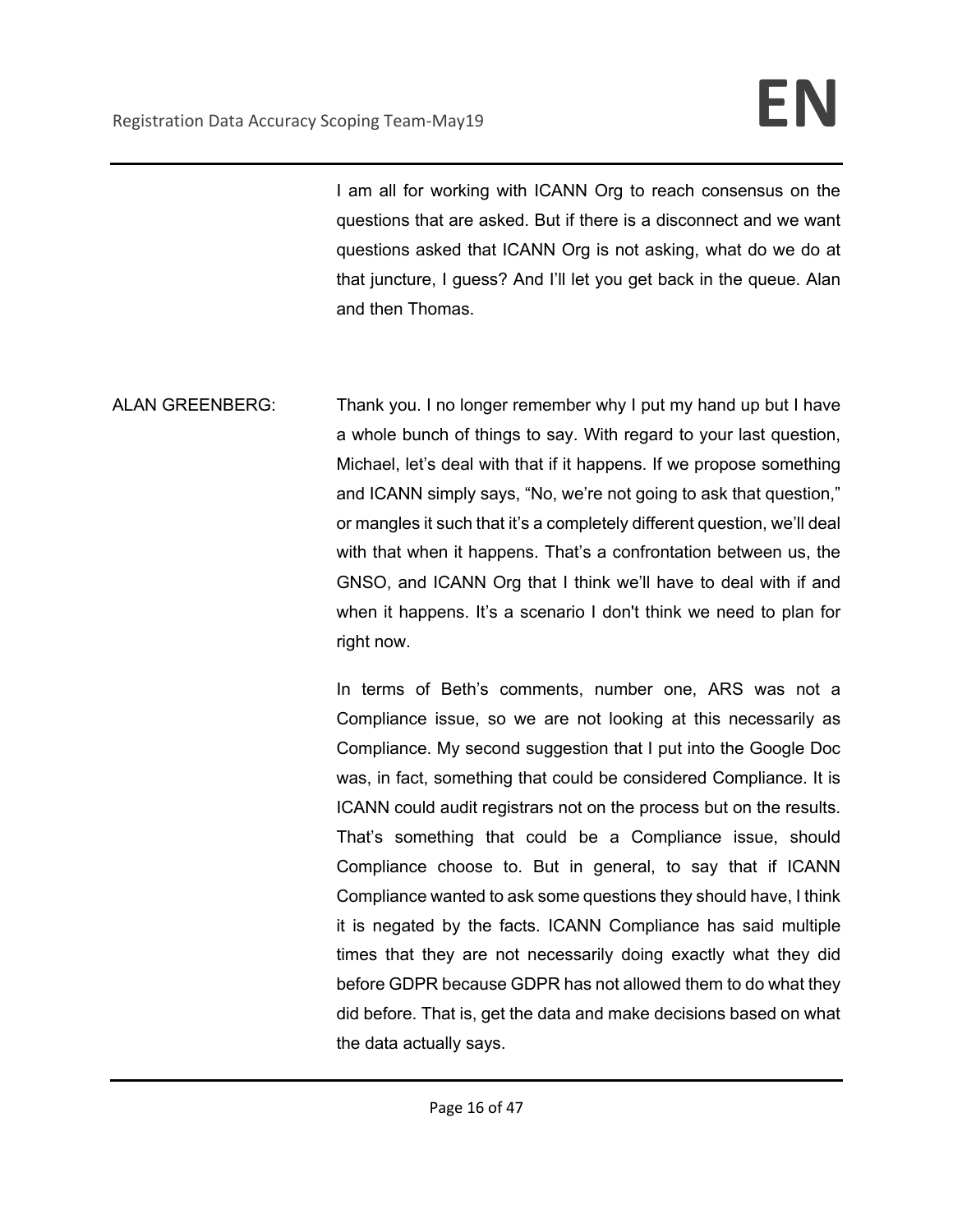Four years into this process, ICANN Org has not chosen to go the Data Protection Board and said, "Please, sir, are we allowed to get the data like we used to so we can do our compliance?" They have chosen not to. It's up to us to ask that question if necessary because, clearly, ICANN Org is not going to do it at the behest of Compliance so that they could take action similar to what they did before. So, to say it's Compliance and, therefore, we shouldn't stick our noses in it, I think is wrong. And number two, some of the things we're talking about are not Compliance. Thank you.

MICHAEL PALAGE: So, Thomas, you have the floor.

THOMAS RICKERT: Thanks very much, Michael. Hi, everybody. I seem to have some network issues here so I hope that I'm coming through and you can discern what I'm saying. A couple of points. We're still dealing about the same data that has been collected by registrars and then processed to make the domain name registrations possible. Now, we're looking at a very small subset of what is actually done with that data. But you might remember that, when we discussed ... I think that those were still the pre-Strawberry days, when ICANN sent questions to the European Data Protection Board.

> The European Data Protection Board basically got back to ICANN—and I am paraphrasing—saying, "Well, do your homework, and if you have something to present then we can talk." And it looks to me like we are in more or less the same situation. We have the operational design assessment, which, I don't remember what page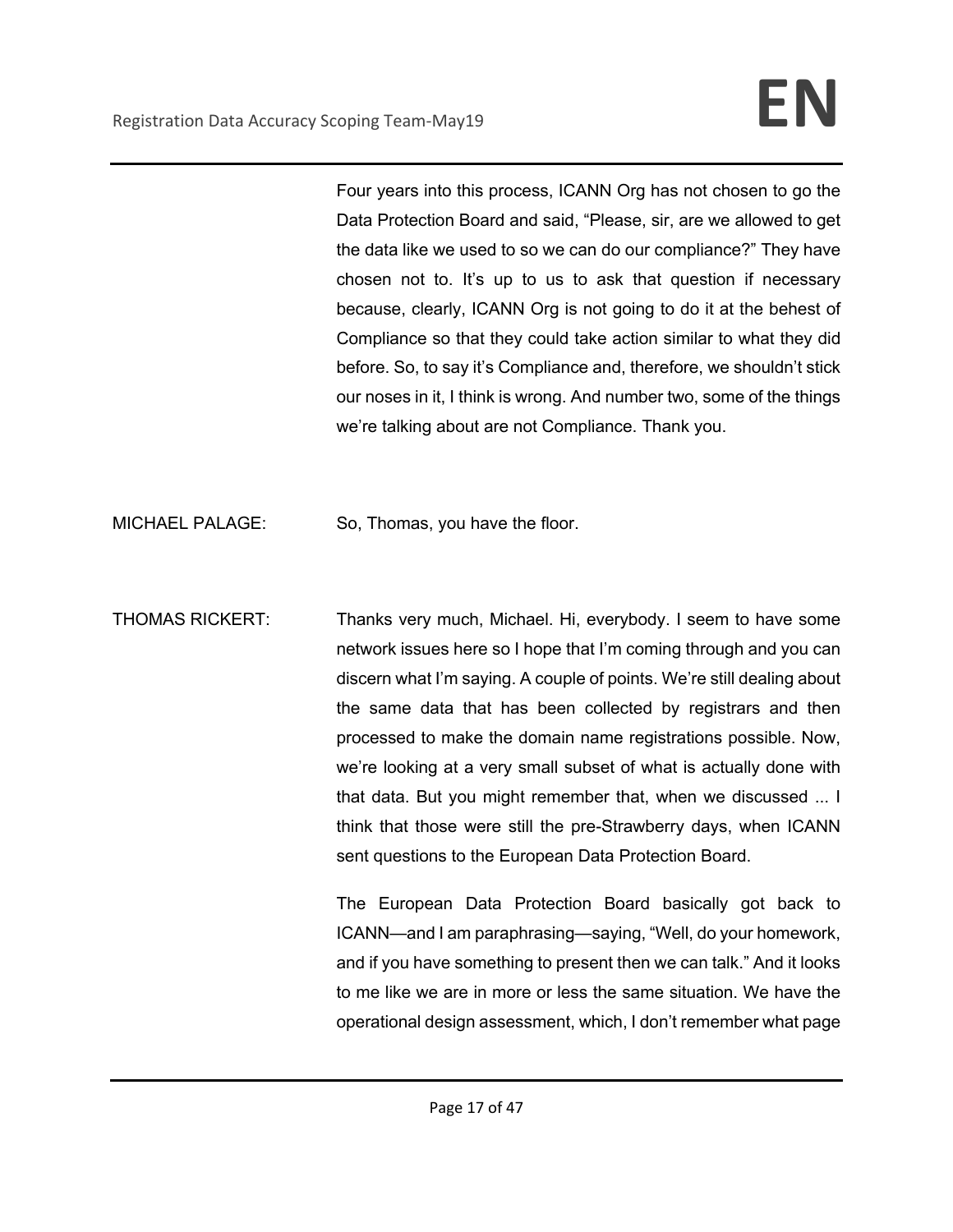it was, states that the legal framework depends on what role ICANN wants to assume.

So, even [inaudible] that was meant to specify the processes, business processes but also data flows and stuff like that, it is unclear what role ICANN wants to play. And I am afraid that, if the Org goes to the European Data Protection Board asking for advice on what they can and what they can't do, they are going to get the same response, namely, "Do your homework. Write up what you think you are, what the processes are, who is responsible for what, and then we might opine on it."

But I think it is not unlikely that the European Data Protection Board will just say that they are not legal counsel for ICANN. So, whilst I appreciate getting clarity on these important points, I think it is also important that you go to the European Data Protection Board wellprepared and that you're not stressing their patience with things that should be done by ICANN or ICANN's legal counsel first, because these are basically questions for ICANN to answer and I think that those on this call that have cautioned us not to guide ICANN in any shape or form are spot on because that might ultimately be held against us, namely that the community has directed ICANN to do certain things and that, therefore, ICANN has another reason to shy away from its role as a controller.

So, again, I am all for cooperation. I am all for getting clarity. I am all for advancing this project. But I think that we should be cautious in giving directions and, maybe, rather open advice on what procedure should be done so that we get the answers from the EDPB that we're hoping for. Thank you.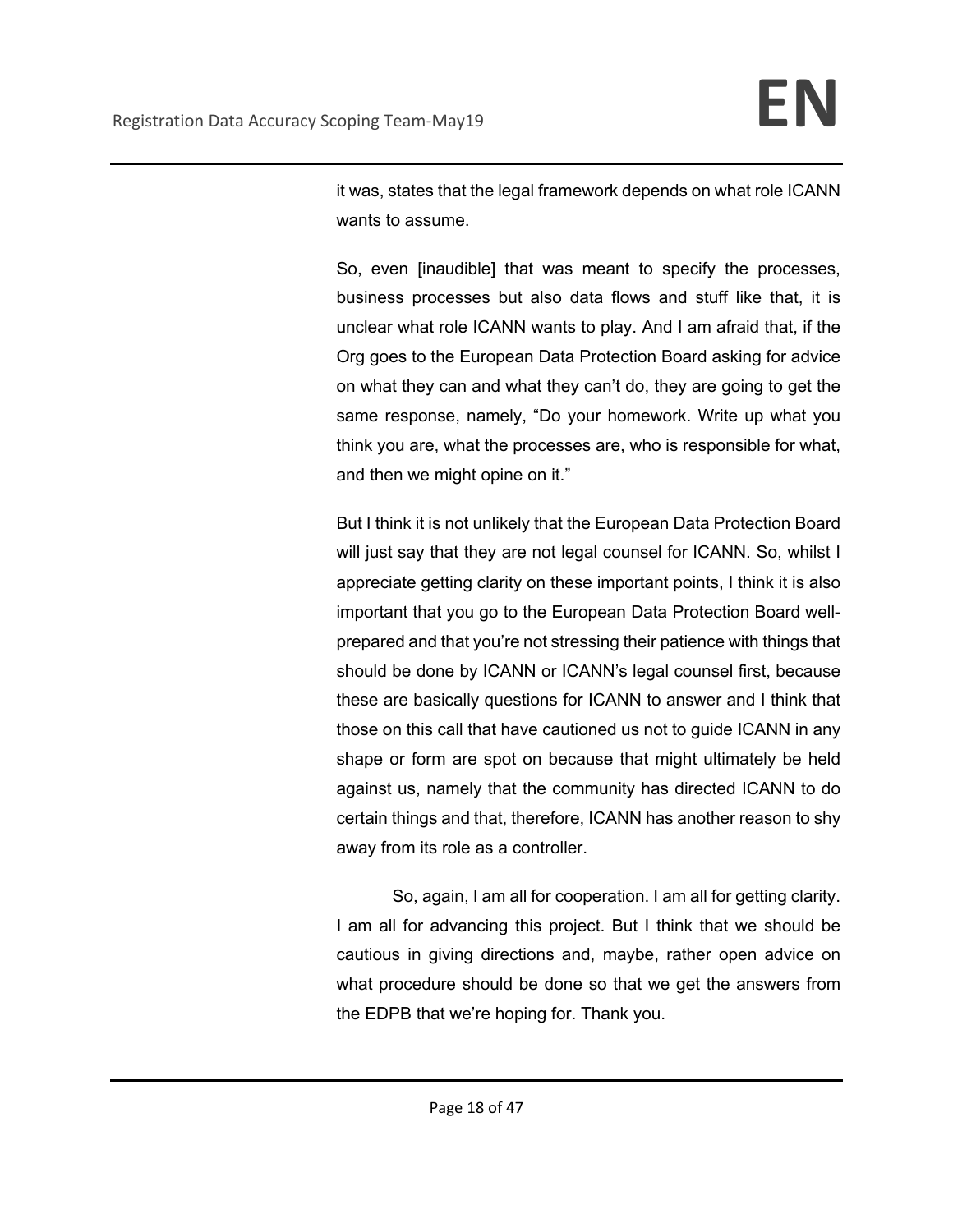MICHAEL PALAGE: Thomas, thank you. I always appreciate your insight and contributions. If I could ... And I think you accurately summed up the previous communication by the European Data Protection Board in saying, "Go do your homework." Would it be ...? Here's my question to you. As part of the last guidance of "do your homework," do you believe having a data privacy agreement between ICANN and contracting parties is a prerequisite to that homework assignment before any type of analysis or opinion will be able to be given by the European Data Protection Board in your professional view?

THOMAS RICKERT: This is a rough one to answer, but I think that the first thing that would need to be done, and I'm not sure we've done, is that, prior to commencing the processing ... I mean, certainly, this has been done pre-GDPR but it has ceased to be done. Before you start such processing, it would be to do a data protection impact assessment. And if I were the European Data Protection Board, I would ask ICANN, "Have you done those?" That's a legal obligation for somebody processing data to do if there is a potential risk for the data subject. And so, I think that the ...

MICHAEL PALAGE: Thomas, I think we just lost for you the last point.

THOMAS RICKERT: The situation in ... Would then probably have to function ... I'm sorry for that.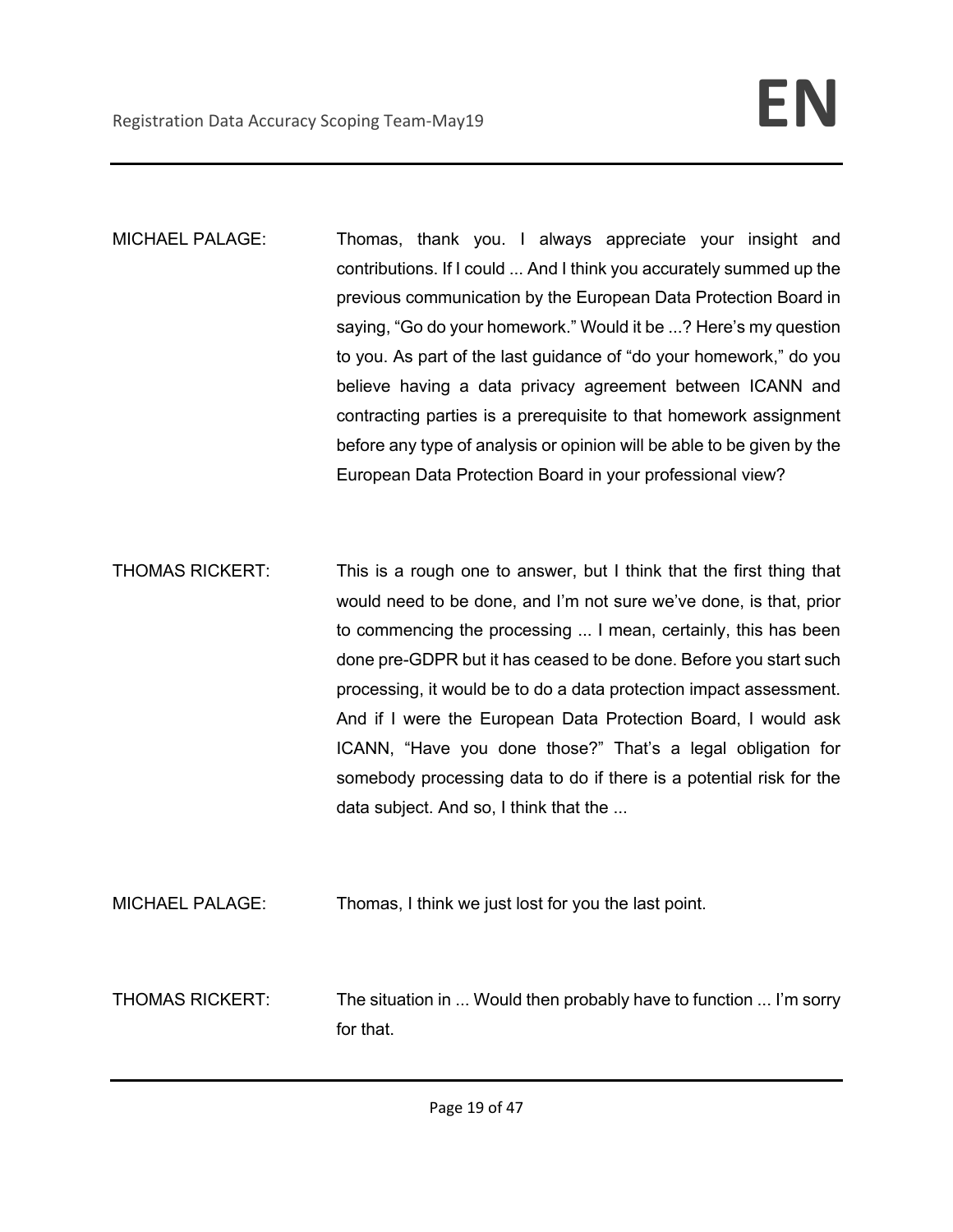- MICHAEL PALAGE: Yeah. Thomas, you did break up. You broke up for about 30 seconds. The last thing I was able to hear was your question of whether ICANN itself has ever done a data privacy impact assessment, and I'm looking to see if Stephanie Perrin is on the phone because, unfortunately, she is not on the call, but I'm sure she would probably be echoing that because I think she has been asking for that for at least the last, probably, ten years that I have known her.
- THOMAS RICKERT: Exactly, but that's a factual basis which would also be important for the Data Protection Board to see in order to opine on the processing and whether it's okay or not, because I don't think they have these facts at hand because they might not know the industry [inaudible]. But that's to say that I think more homework needs to be done before the questions are [inaudible].
- MICHAEL PALAGE: Thank you, Thomas. I guess the question to Amy and Brian, to Thomas's question there, is, do we have any clarification on whether ICANN has undertaken a data privacy impact assessment? That, I think, would be a good question to ask ad would be helpful. Amy, do you have an answer to that?
- AMY BIVINS: Hi, sure. Yeah. It is noted in this communication that we sent to the team a while back. We are planning to do a data protection impact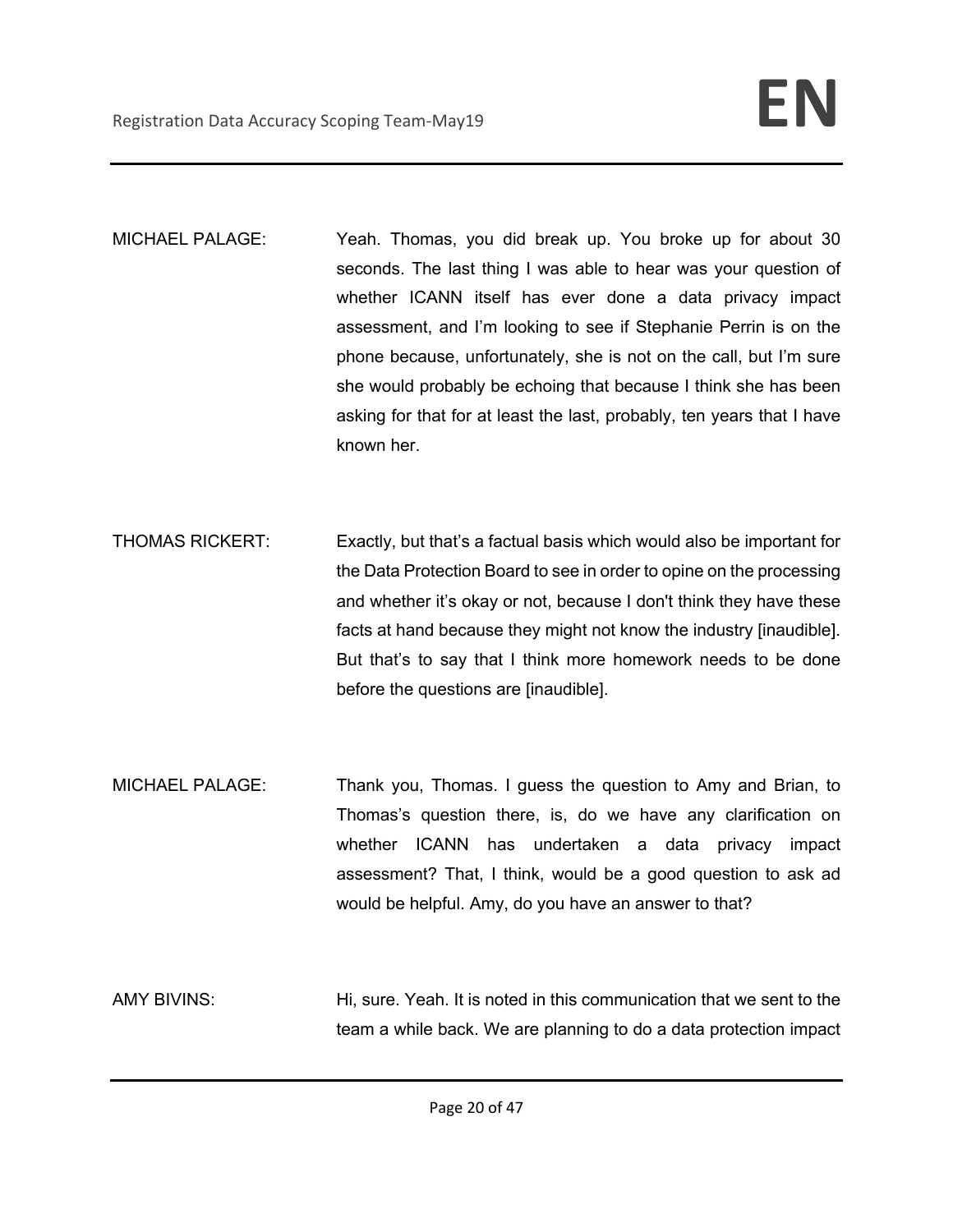assessment on at least one of these scenarios. So, that's in progress right now and we will be asking questions based on that assessment.

MICHAEL PALAGE: Could you share which scenario?

AMY BIVINS: It's scenario two, the one that clearly involves the processing of the thick registration data.

MICHAEL PALAGE: Okay. So, there is potentially going to be a data privacy impact assessment based upon scenario two. That would be helpful. And again, I'll put this out to the group. But given the discussions that Sarah and Alan had raised about the broad breadth of scenario two, there, encompassing a bunch of different things, can you ...? Could you, perhaps, consult with ...?

> Are you going to be consulting with the community about the specificity of scenario two before a data privacy impact assessment is undertaken? Because let's just suppose you go with we want to restart the ARS as opposed to we only want to look at complaints associated with DAAR. Obviously, those are two distinct, different scenarios and would probably have a different data privacy impact assessment associated with each. Can you give any insight on when the specifics of scenario two could potentially be shared with this group or the broader ICANN community before undertaking that data privacy impact assessment?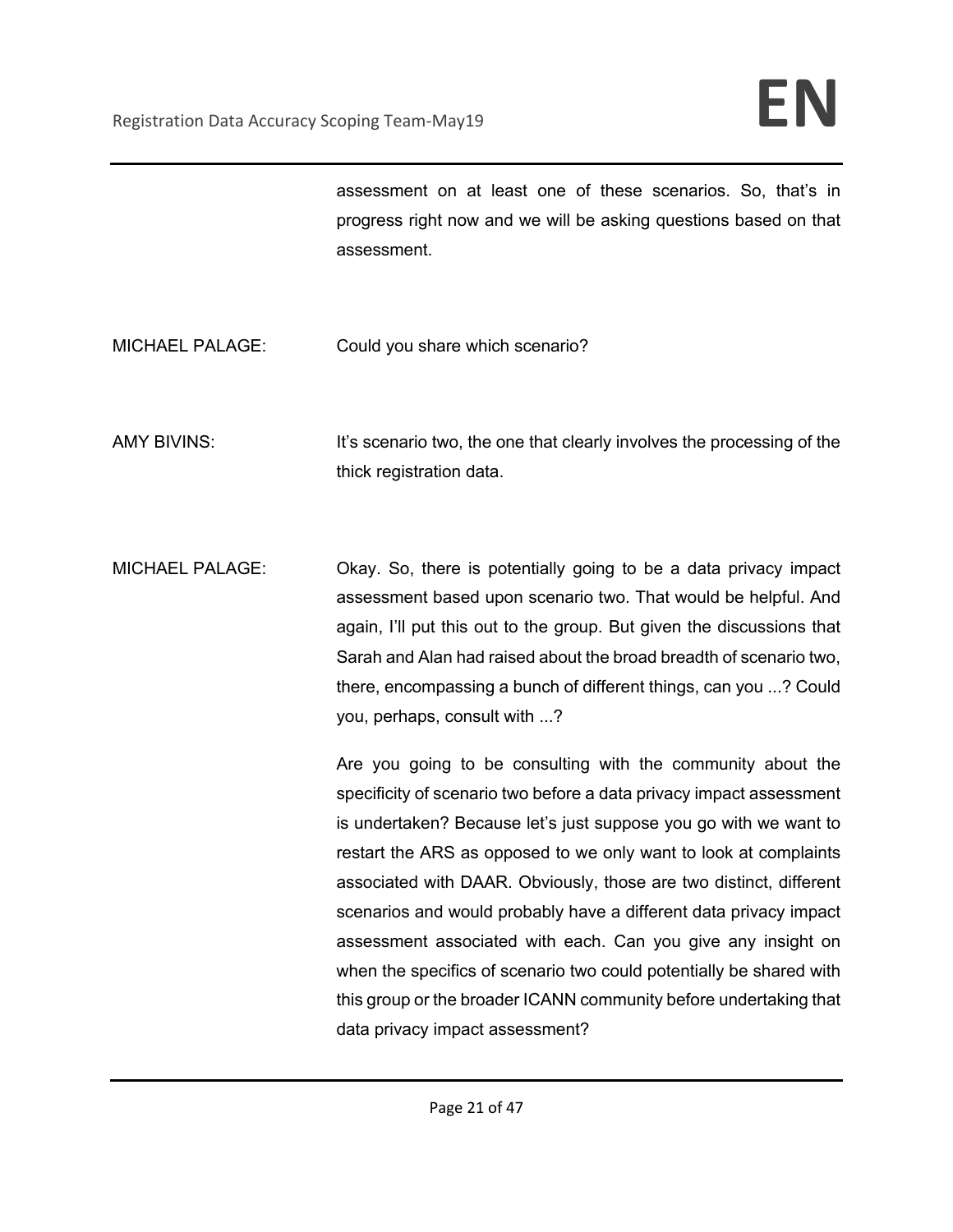- AMY BIVINS: Sure. So, I think at this point we ... In sending this request for input to this team, that's what we were specifically asking for, was your input on these scenarios, including scenario two. We specifically flagged a need to ... If ICANN is going to be analyzing a sample of full registration data, we need to have some sort of link to Compliance. So, we are hoping to get some feedback from this team about which scenarios or which specific links to Compliance you might find helpful to be studied. So I guess, in our view, we are trying to seek feedback from the community right now. That's sort of what this discussion is intended to be.
- MICHAEL PALAGE: Well, thanks, Amy. I would say a number of people on this group would, I think, look forward to contributing to helping ICANN Org get the specificity that will hopefully get some guidance. Thomas, is that an old hand? I will assume it's an old hand. Alan, old hand or new hand?
- ALAN GREENBERG: My understanding is hands go up in the order they were raised, so that is definitely a new hand.

MICHAEL PALAGE: Alan?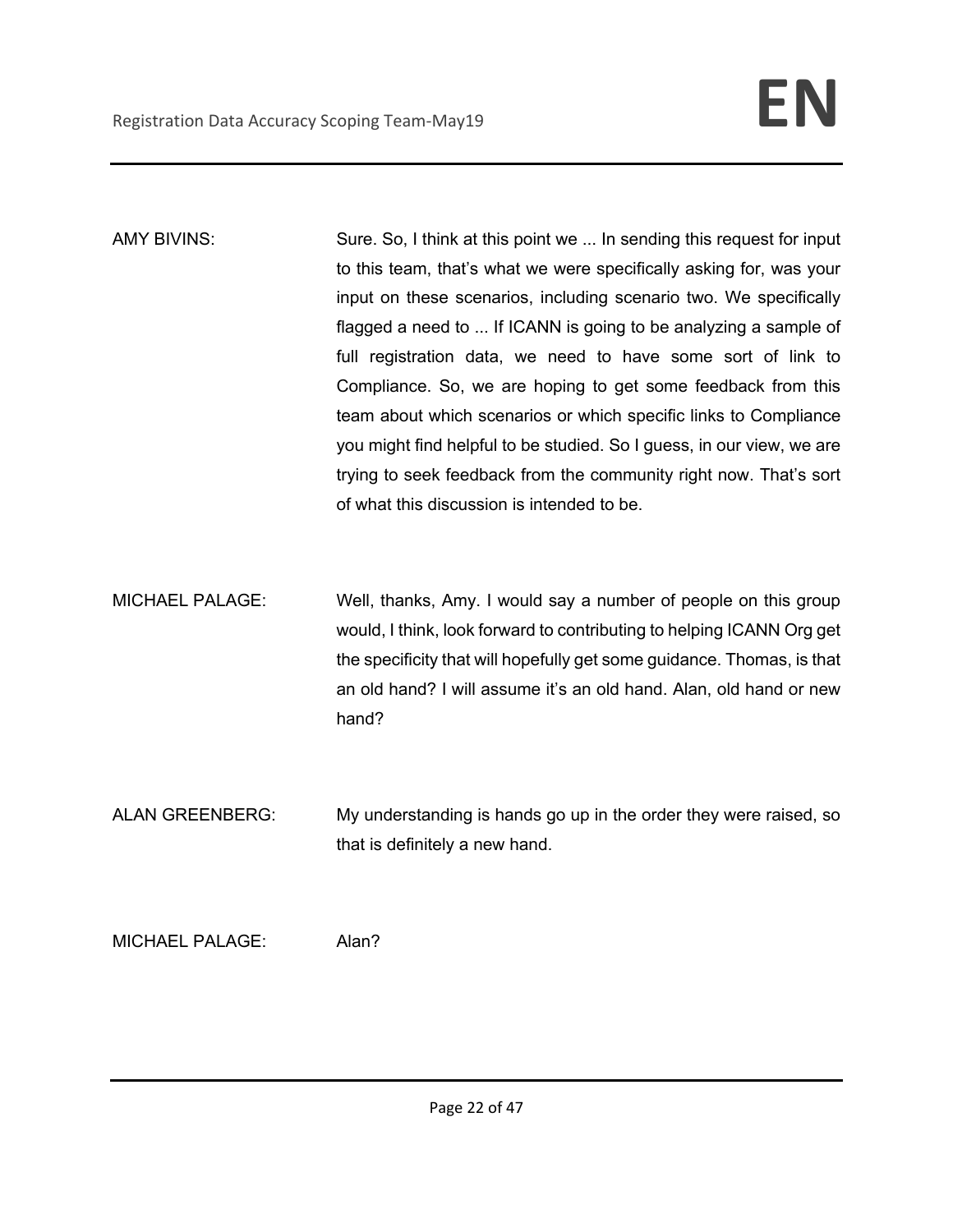ALAN GREENBERG: Yep, thank you. A couple of points. The point you last raised and Amy responded to is exactly why I did put those two scenarios. I believe those two things are very different. One is a sample based on [inaudible], or perhaps based on DAAR. The other one is really a registrar audit, which could, in theory, request all of the data for a domain sponsored by a registrar. Those are two very different things. And the terms that would ultimately have to go into the RAA to allow those are quite different, and that's why I did differentiate, and there are probably sub-genres within those.

> So, I think it's important to get the specifics. It's not micro-managing. We're looking at different types of things with very different privacy impacts. So, I think that is really important. With regard to what Thomas said, I completely agree. I am assuming that, if we are going to go to the Data Protection Board, we are going to do it in a more rational manner that is likely to get an answer, and that will require data impact assessment.

> It will require providing them with a very specified scenario saying, "Based on our position of controllership, based on our data processing agreements," which they actually are going to have to be sent, "this is the process we plan to carry out. This is the processing we want to do. Do you consider this reasonable or not?" So, we are going to have to do a lot of homework. It's not going to be a one-paragraph scenario that Greenberg wrote into a Google Doc that we're presenting to them.

> But because the impact on privacy may be very different depending on exactly what we do, we are going to have to be somewhat specific as to what we're looking at. Based on the answers, we may be able to extrapolate to other things, but I think we have to be very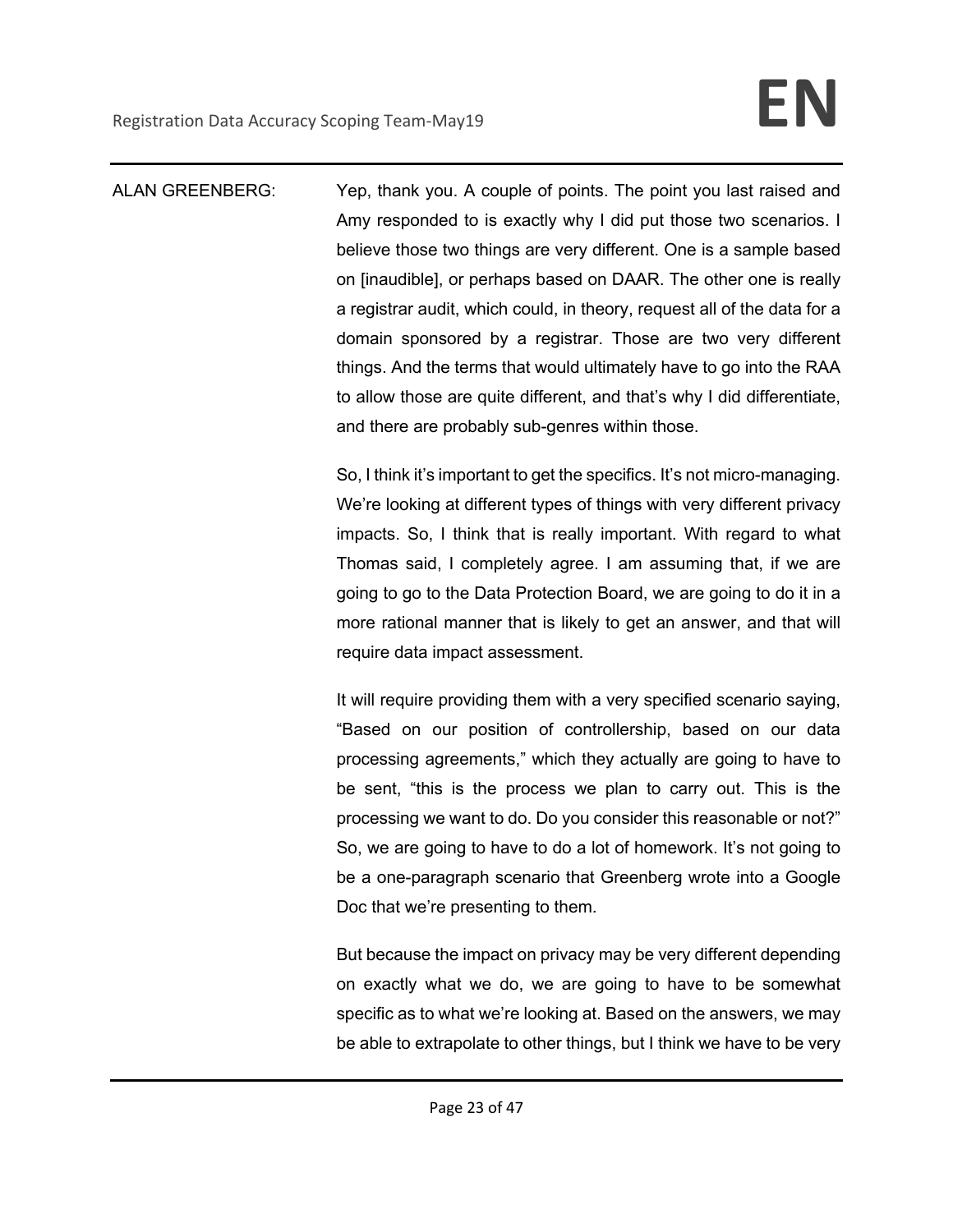specific and we have to articulate why we believe this is a reasonable thing for us to do under GDPR and get verification that it is, as opposed to asking open-ended questions. Thank you.

- MICHAEL PALAGE: Thank you, Alan. Beth, you have the floor.
- BETH BACON: So, I feel like we have veered gently off the assignment a little bit. I just want to reiterate, yes, let's focus on these, on the scenarios that ICANN has asked for input on. My comment was let's not get too specific simply because, and I think to Alan's last point, if ICANN needs to ask these questions based upon what ICANN believes their risks and roles are, we can't necessarily dictate that. If we say, "Ask these questions, ask these questions," or, "ask in this way," ICANN needs to ask the questions they feel need to be answered. I think that it would be good if we could just roll back to the actual assignment.

And I do think that a DPIA would be delightful. That would be great, to have that done, and to see that, and to see the thinking that goes into it. I think that's a different assignment. If ICANN wants us to contribute to a data protection impact assessment, that's a different request than, "Hey, we're going to send some scenarios and questions to the European Data Protection Board. Please provide input on these provided scenarios."

I have full faith and confidence in ICANN, and Amy, and your team, that when you send these things you will provide all sorts of supporting documentation information, because you know what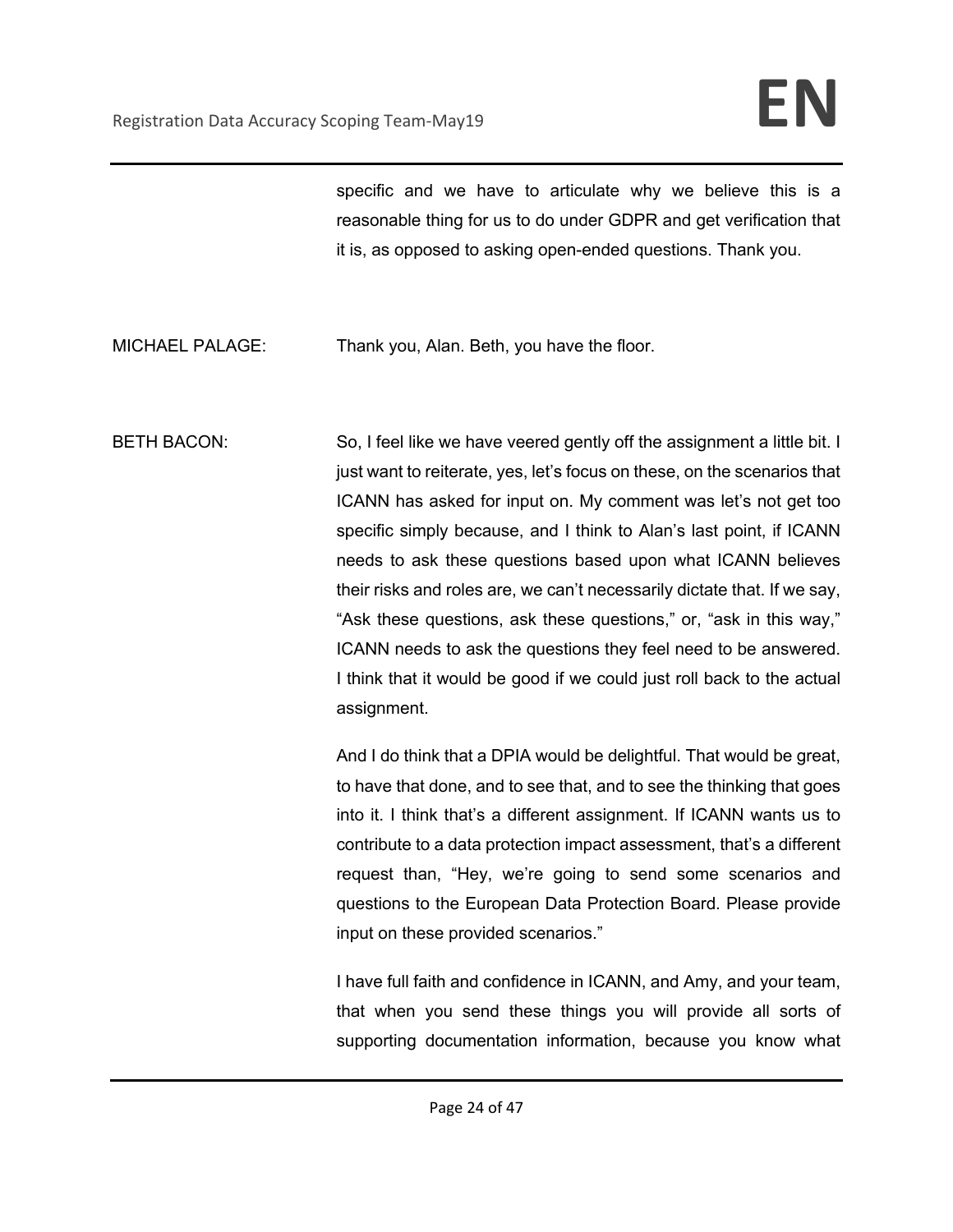you're doing. So, I don't know that that's, again, something that we need to micromanage ICANN staff doing. I think that you're going to do that. I think our assignment here, as I understand, is the request of, do these scenarios seem like they would bear fruit? Should we submit them in a comprehensive way to the European Data Protection Board? So, I just wanted us to go back and focus on our original conversation.

MICHAEL PALAGE: I think that's fair, Beth. And again, focusing on the scenarios, I think where ... So, I agree. It is not in our intention, nor do we have the capabilities or skillsets to try to micromanage the interactions between ICANN Org and the European Data Protection Board. I don't think we want to do that. But what I have heard is that Amy is asking this group for some input, and specifically with scenario two, which they have acknowledged is potentially going to be the subject of the Data Privacy Impact Assessment. There is a large range of sub-scenarios under scenario two.

> As I said, is it old-school ARS where we're just randomly picking from 200-plus-million records? Or are we doing something much more narrowly focused based upon reports to DAAR and where a legitimate interest balancing test would be substantially heightened? So, I do think it would be important from what I have heard today and within, I would say, the group for the group to provide that level of specificity to ICANN as they engage in their deliberations. Again, that's kind of what I think I'm hearing. But again, let's get back to the scenario, if you will. You want to followup, Beth, or you want to ...?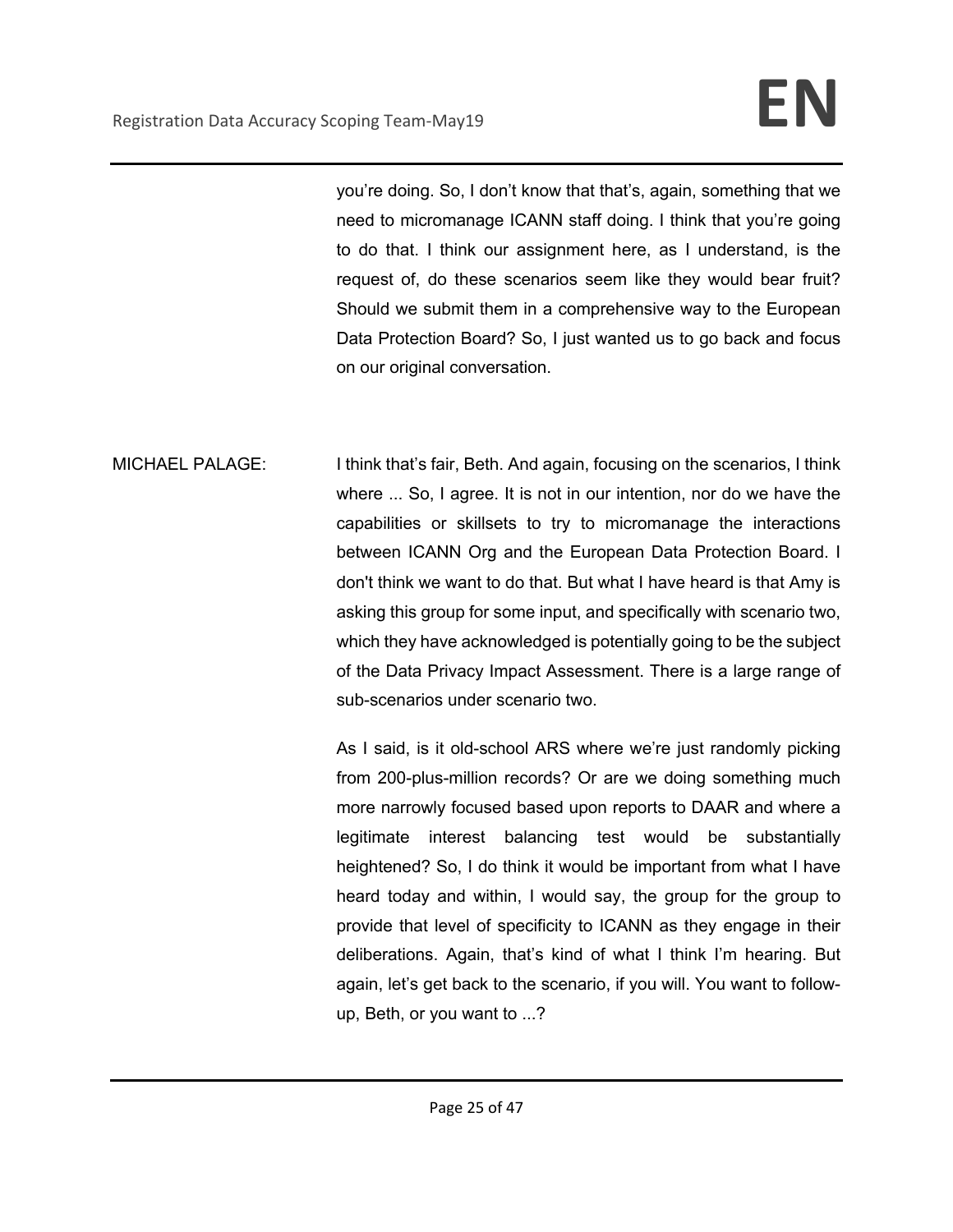BETH BACON: Yeah, I just had another question, if you'll indulge me, from what you were saying. So, if ICANN wants to ask this question and they're asking this accuracy team for input there and saying, "Does this seem like a good scenario? Does this seem reasonable?" if we as a team decide that we would like to offer more specificity, I think we can do that with regard to the accuracy of registration data and those requirements that are caught under this group.

> I don't know how we as a group could qualify ourselves as representative of the entire community to ask questions about DAAR and other items. And I'm just asking because it's a scope thing here and I wouldn't want us to say ... ICANN says, "Well, we sent this and we asked the community, but really they asked the Accuracy Scoping Team. So, I just wanted to flag that, also. I don't have any concerns talking about a little more specificity and what we think we'll get out of this scenario, asking the scenario's question. But I do think we should make sure that we are being true to our scope as a group, as well.

MICHAEL PALAGE: Fair. And if Marc Anderson was on the call today, I'm sure he would be reciting line and verse regarding our original charter. That being said, I do think one of the things that we have talked about, particularly with ICANN Compliance, was, when they get reports of abuse and inaccuracy, I think we had discussed that. So, the fact that some people have looked at the accuracy of the information associated with domain names that have been identified by ICANN Org as involved in abusive behavior, I think that's a fair ... My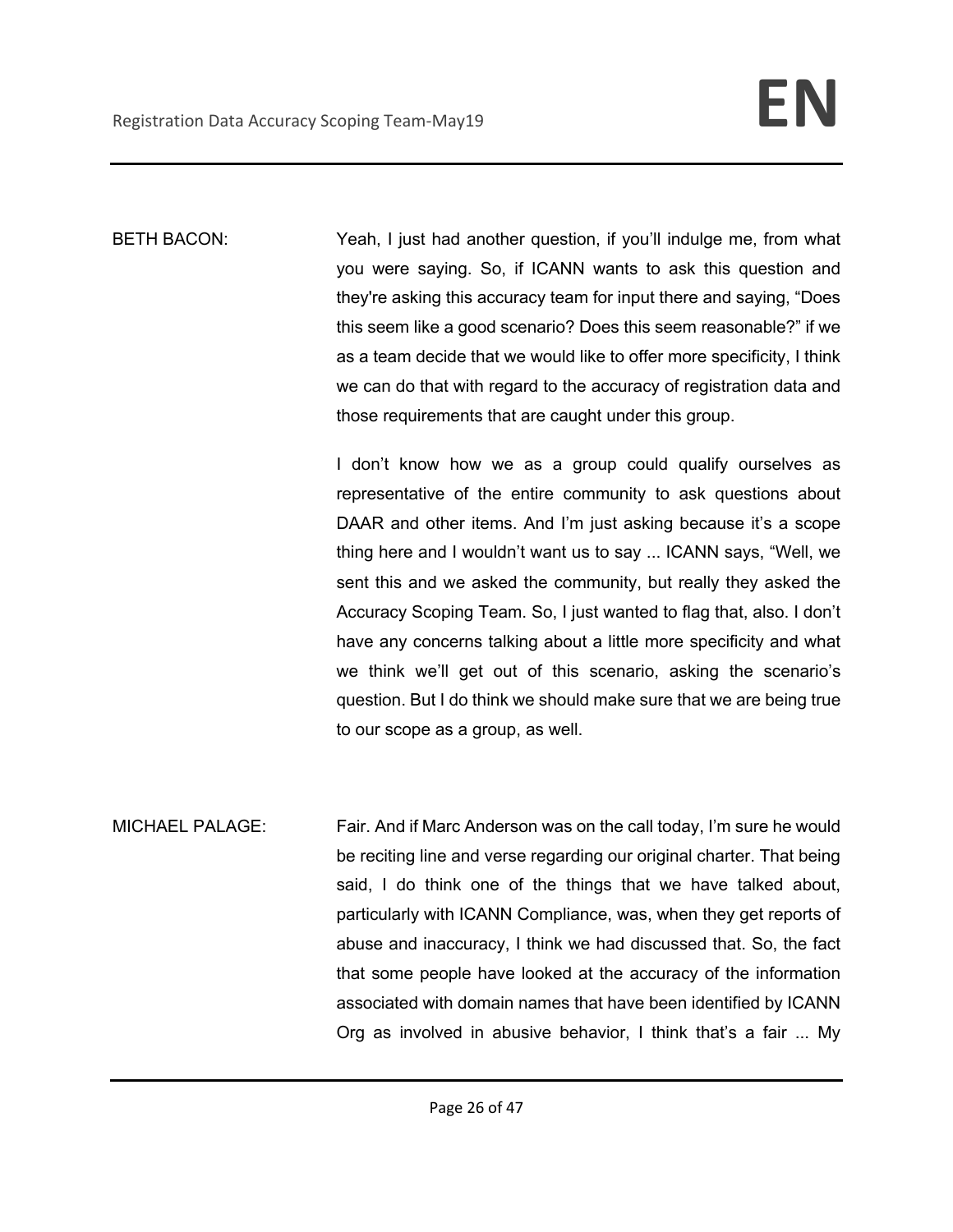opinion, I think that's probably within our scope of what is accurate data and asking that question.

And the reason I say that, Beth, is just look at some of the work that is taking place within the Registries Stakeholder Group right now where they want to begin to distinguish between maliciously registered domain names versus compromised domain names. To me, getting accuracy data from DAAR will help provide a level of detail on, okay, these were maliciously registered versus these were compromised.

Because if they were compromised, the data should be accurate. We should be able to get in touch with that person and quickly follow up with closing that security loophole. If, in fact, it was maliciously registered, unless that bad person is really stupid, they're probably not going to be providing real data to let people track down. So, again, I think that's probably within our accuracy scope and would be consistent with, even, some of the follow-up work that the Registries Stakeholder Group is doing in DNS abuse.

So, anyhow. I think ... I just want to be mindful of time. We've spent 45 minutes on this. So my question to the group here is, in light of Amy, I think, clearly acknowledging that this group is ... We want to provide some further clarity. Beth, to your point about whether this group may have sat there any sought appropriate input from its respective stakeholder groups, perhaps we pause on this analysis today and go back ...

If each group can go back, with regard to scenario two, and provide some further level of detail, acknowledge that ICANN is intending to do a data privacy impact assessment on this, hopefully that will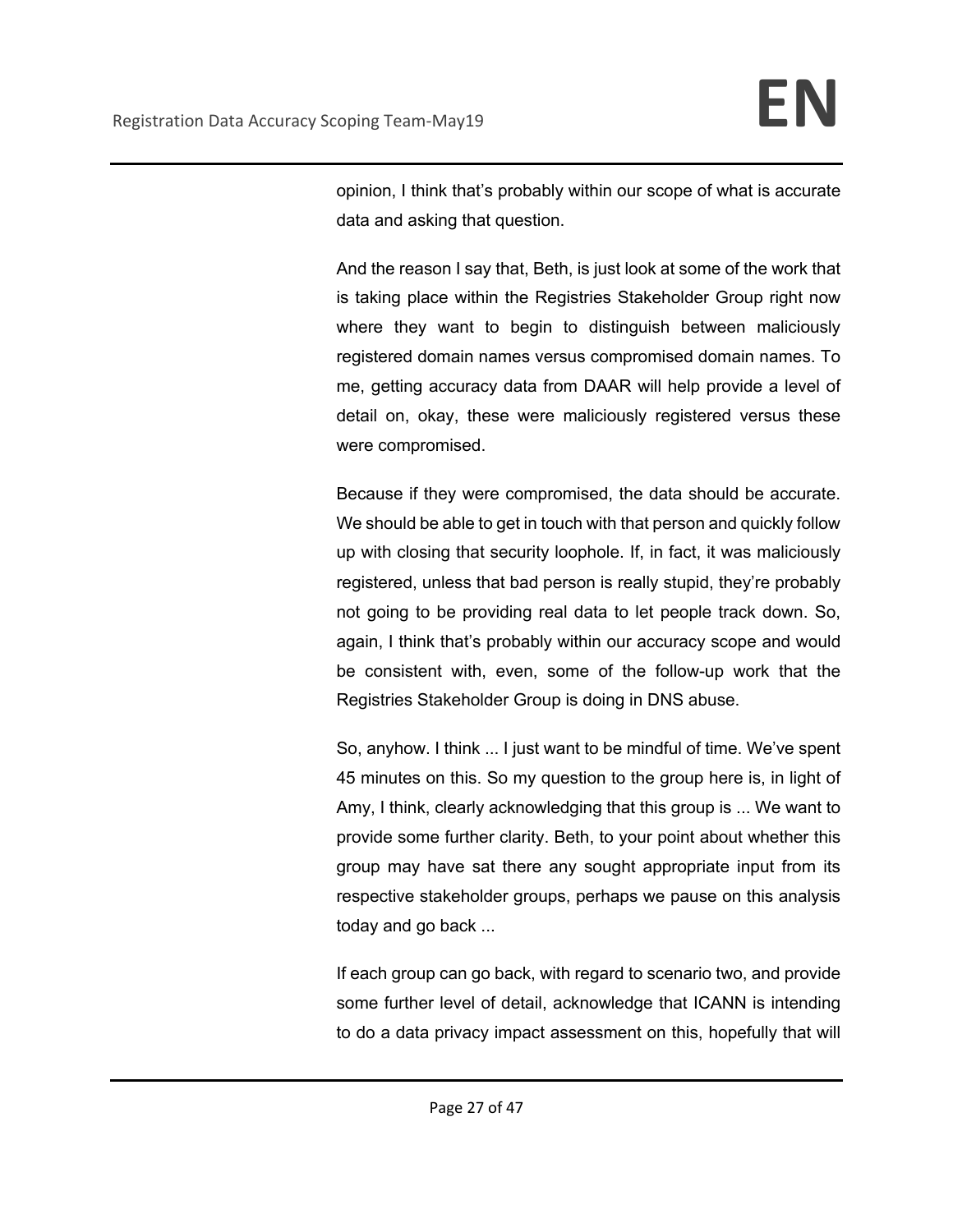motivate some others. So, perhaps hitting pause and allowing everyone to go back to their respective groups would be in the best interest, instead of trying to wordsmith or do that. That would be my proposal, is that ... Good idea? Bad idea? No, Mike. Let's continue to plough forward. Alan, you have your hand up.

- ALAN GREENBERG: Yeah, thank you. It would also be useful to use to know what the status is and what direction we're taking with regard to controllership agreements. That can change the whole picture. And we know there are supposed to be negotiations going on as a result of the P1 implementation. I have heard nothing as to what the status is or, are we in fact going to be classed as controllers in any sense or not? It would really be useful if we were being asked to be specific to understand a little bit more of the overall picture, and I feel like I'm completely in the dark on that one.
- MICHAEL PALAGE: A question to Brian or Amy. Is that something that you could perhaps get a response from ICANN Org on the status of those negotiations to report back to the group? Because I do think, based upon some of the comments of what Thomas was saying earlier, having that background homework would be, I think particularly relevant in any data privacy impact assessment if we are going to be getting ... Or if we're looking for actionable guidance. So, maybe that ... I think Alan has raised a good question and it would be great to get some feedback or an update on that. Brian, you have the floor.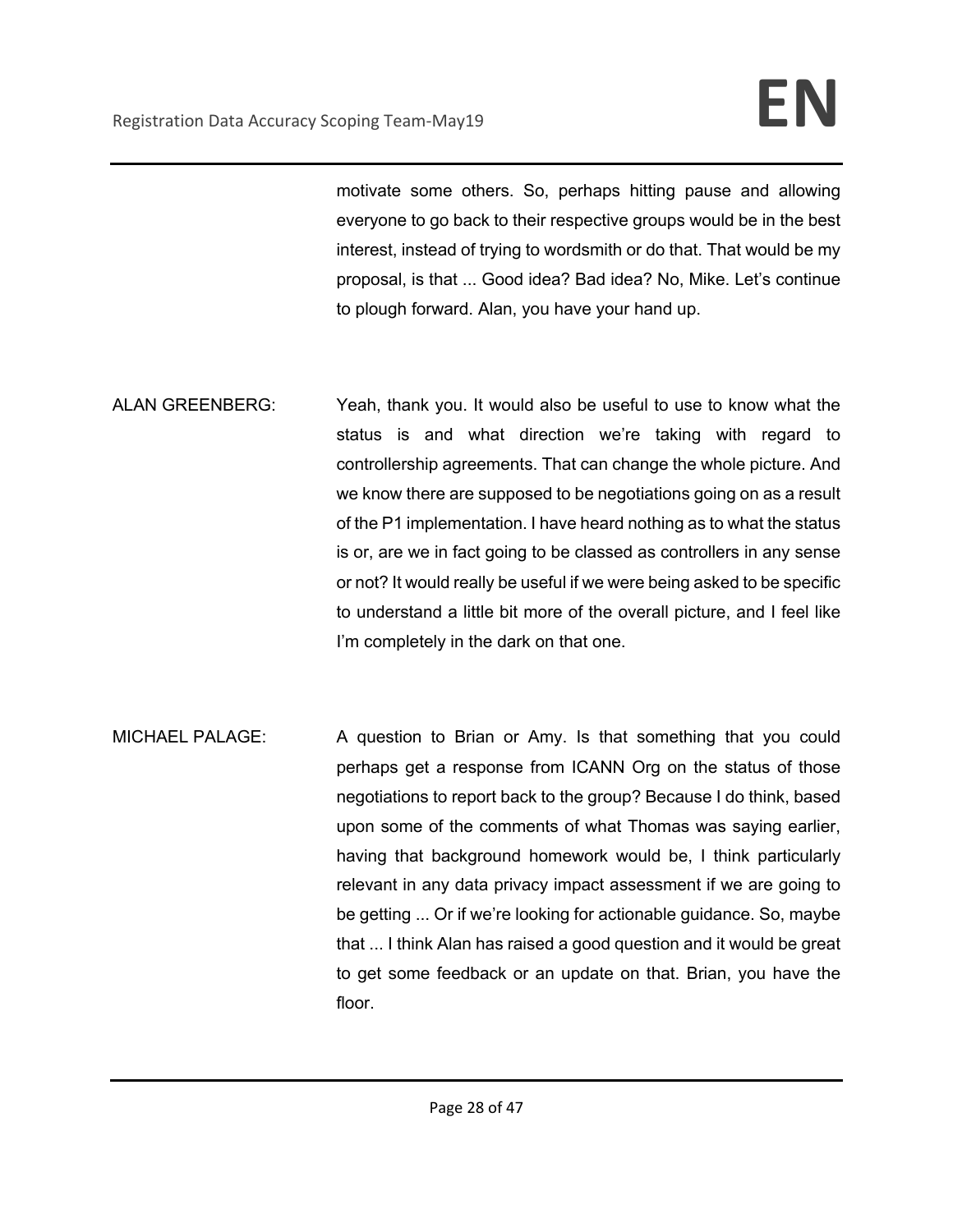- BRIAN GUTTERMAN: Yeah, no. I just want to jump in quickly. Thanks for everybody's comments thus far about the scenario work. Rest assured that we're listening, we're trying to get feedback. That was the purpose of this exercise. So, I appreciate all the insights. And to Alan's question, I don't think we have much more to update this group with in regards to the status of the negotiations and such from what we provided a while back. But I'll take a note to take this back and see if there is anything else to update the group with.
- MICHAEL PALAGE: Thank you, Brian. Volker, you have the floor.
- VOLKER GREIMANN: Yes. I mean, a lot of the discussions over the last minute seem a bit tangential to the question of accuracy. I think certain issues such as controllership and the question of who is the controller of the data is interesting when it comes to the question of analyzing the accuracy. But for the question of accuracy in and of itself, I think it's irrelevant, as is the question of whether a domain name is maliciously registered or compromised. I think that might have an indication on the accuracy of the data that will be on file for that domain name, but it does not give us a picture of the status of accuracy, and I think that is what we should be focusing on in the first place, not the tangential issues. Thank you.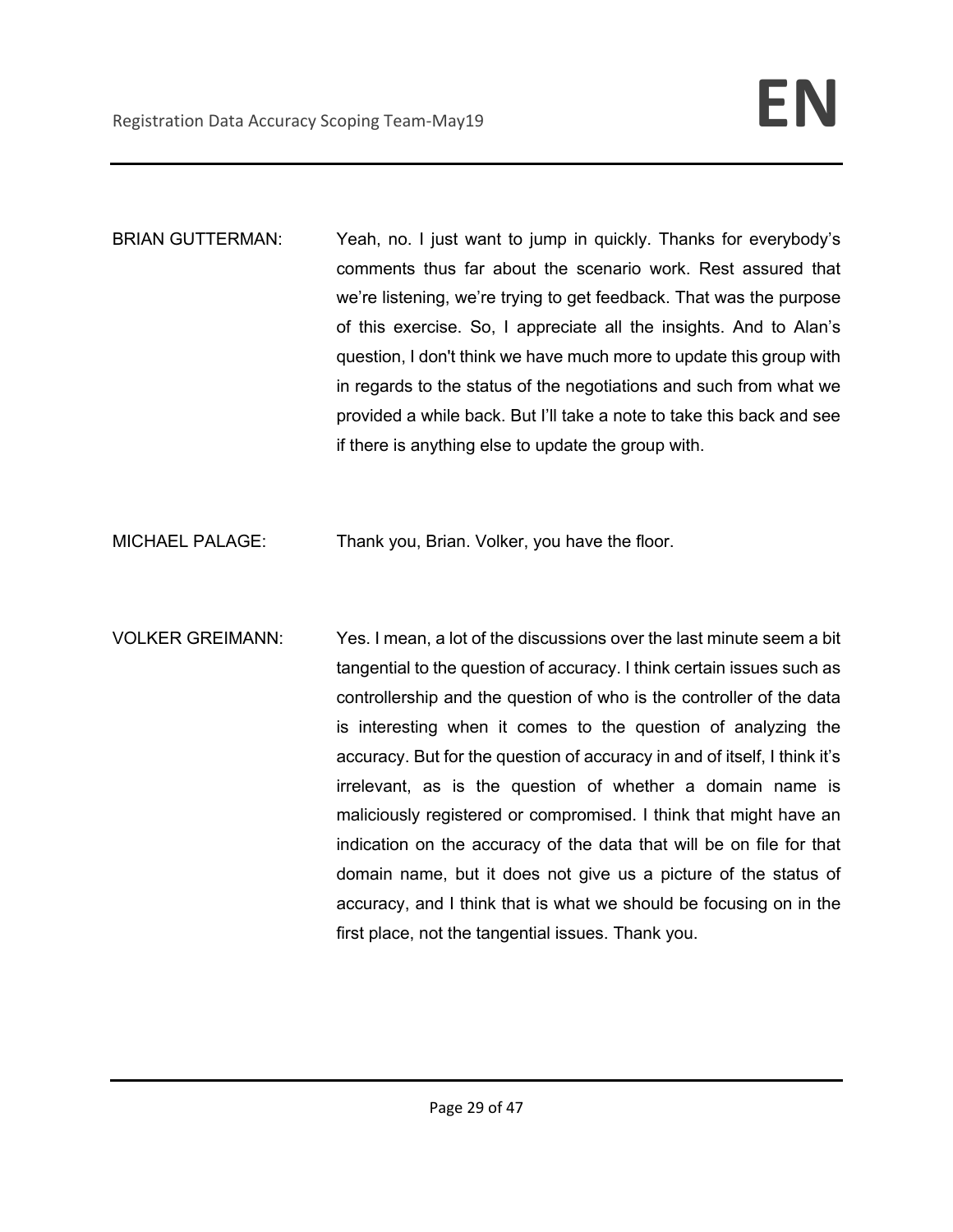MICHAEL PALAGE: So let me ask you this question, Volker. If you don't have access to data, how can you make a determination of whether it's accurate or not? VOLKER GREIMANN: Like I said, it's interesting for the question of analyzing whether the data is accurate or not but it's not relevant for the question of the accuracy of the data itself. I think that it does not inform ... Who the controller is in the circumstance does not inform on the level of accuracy that we have. It just has an implication of, how can we investigate that accuracy? But I think those two questions should be separated and looked at separately, as well. MICHAEL PALAGE: Okay. Brian, is that an old hand? BRIAN GUTTERMAN: Old hand, apologies. MICHAEL PALAGE: Alan, old hand? ALAN GREENBERG: ... Hand. Volker is absolutely correct, these are two completely different issues. And somewhat unrelated, we need to eventually come to a decision as to, what do we mean by accuracy? What should we be trying to put into the contracts, if anything different from what is there today? But if we are going to look at what actions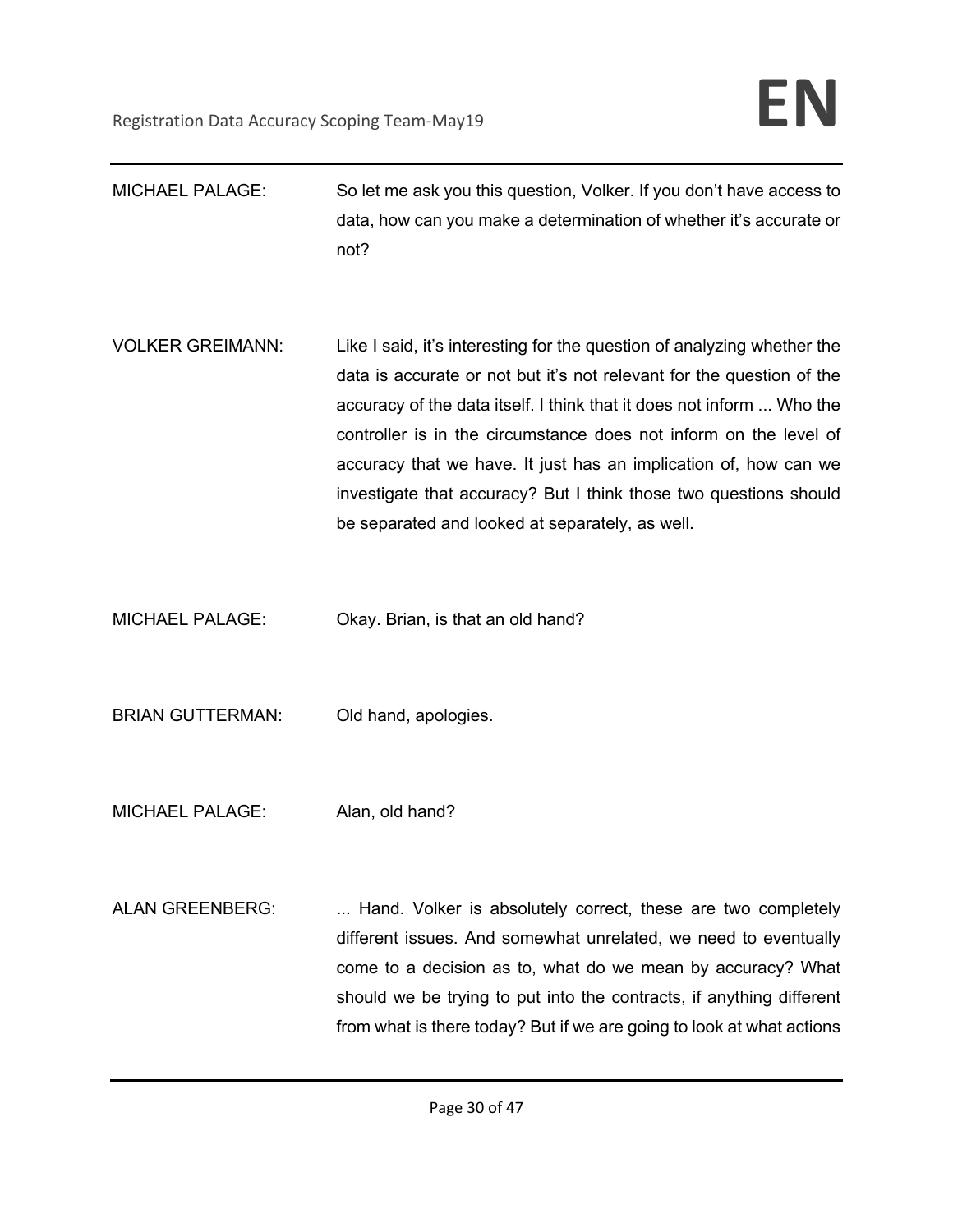can ICANN take to audit, or to verify, or to understand the current situation, whatever the definition of accuracy is we're using, then the controllership-type things are relevant in asking the question to the Data Protection Board. They're two completely separate issues but that doesn't alter the fact that they are linked together in certain specific ways. Thank you.

MICHAEL PALAGE: So, with that, I think we're going to hit pause here. This was, I think, an excellent, in-depth, constructive discussion on something that is very important and timely. Again, thank you to Brian, and Amy, and for all the individual members that contributed to this discussion. I would really encourage every member to go back to their respective stakeholder groups.

> Please update them on what has transpired today and specifically regarding the focus on scenario two and a potential data privacy impact assessment. I think that would be incredibly helpful and that is how we could best collaborate and help ICANN Org in getting, hopefully, the specificity that they're looking for from the European Data Protection Board. So, with that, if I could have the agenda? Unless, before I wrap up, any last words on this task before we transition? Okay? No objections. Marika, you have the floor.

MARIKA KONINGS: Yeah, thanks, Michael. So, maybe just asking the group, because I think the original deadline for input that was provided for [inaudible] on  $3<sup>rd</sup>$  of May, but I think there is potentially flexibility to give everyone some more time if that's helpful. But at the same time, of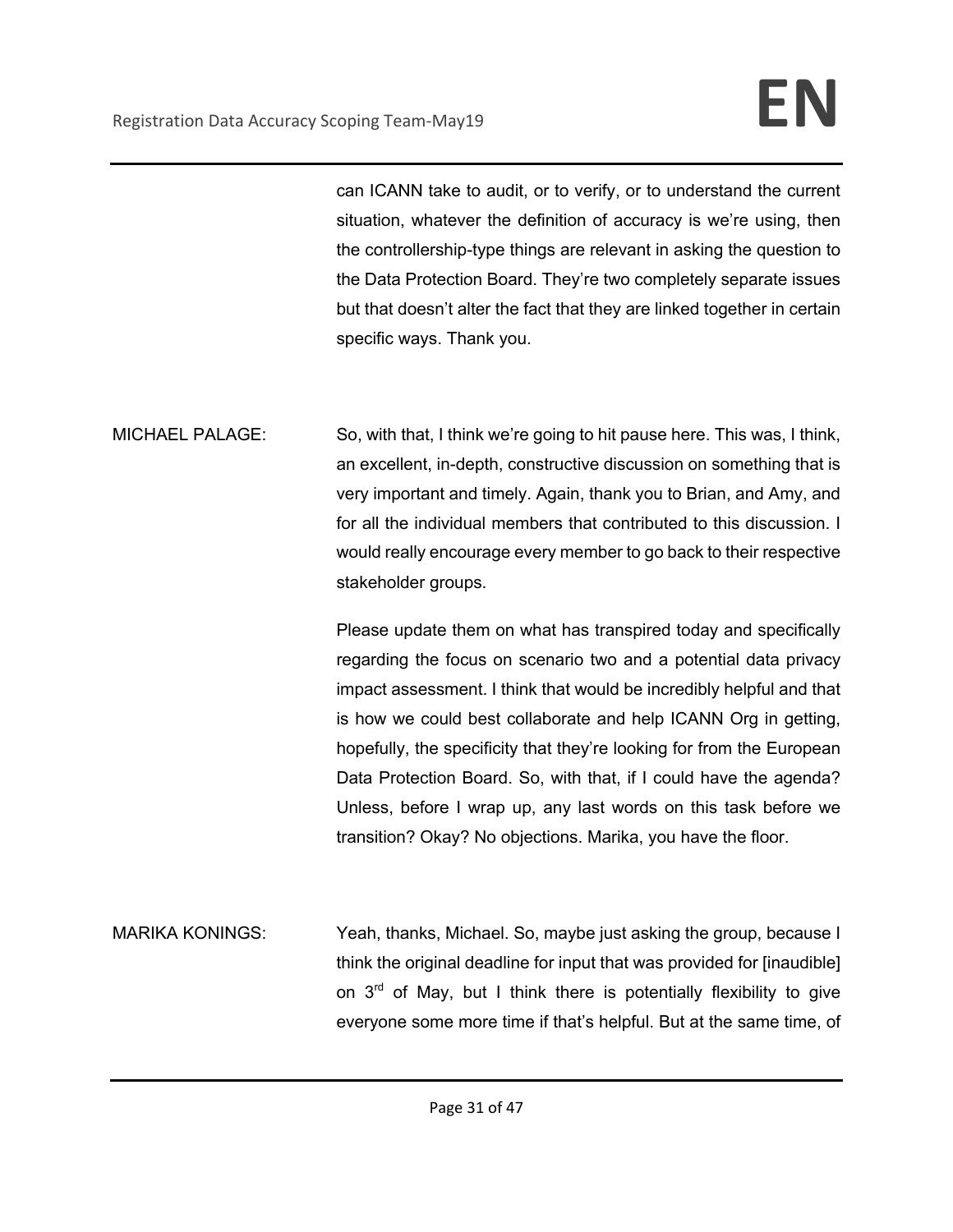course, it would be helpful to have kind of an end-point by which everything thinks they will have had a chance to review, because that will also be helpful for Amy and others that are working on this. So, I think the question is the 23<sup>rd</sup> May. So, a reasonable deadline. Or, is some more time needed? And, if so, what would that additional time be?

MICHAEL PALAGE: I would argue that some of the new data points, the potential authoring of the data privacy, if that was referenced before, I think Amy really did an excellent job of crystallizing some of the actions that will be taking place in connection with scenario two. I think it's another week. Let me hit pause here and I guess I'll pose this to Amy, Brian, and Becky. This concept of engagement with the European Data Protection Board was originally introduced to the group during ICANN73, the virtual meeting. Is there an internal deadline that ICANN Org has where they are committed to sending something?

> And I guess the other thing is, based upon Thomas's ... And this gives me pause here. Thomas acknowledge that you would probably want to do a data privacy impact assessment as part of your homework before making this submission. So, if the data privacy impact assessment has not yet been undertaken, does that potentially impact ...? I'm just, again, quoting. Oh, Becky is no longer in the car and is in her office, which is good. So, Becky, can you please give us some insight on timing and sequencing? It would be greatly appreciated. Becky, we can't hear you. Am I the only one that cannot hear Becky?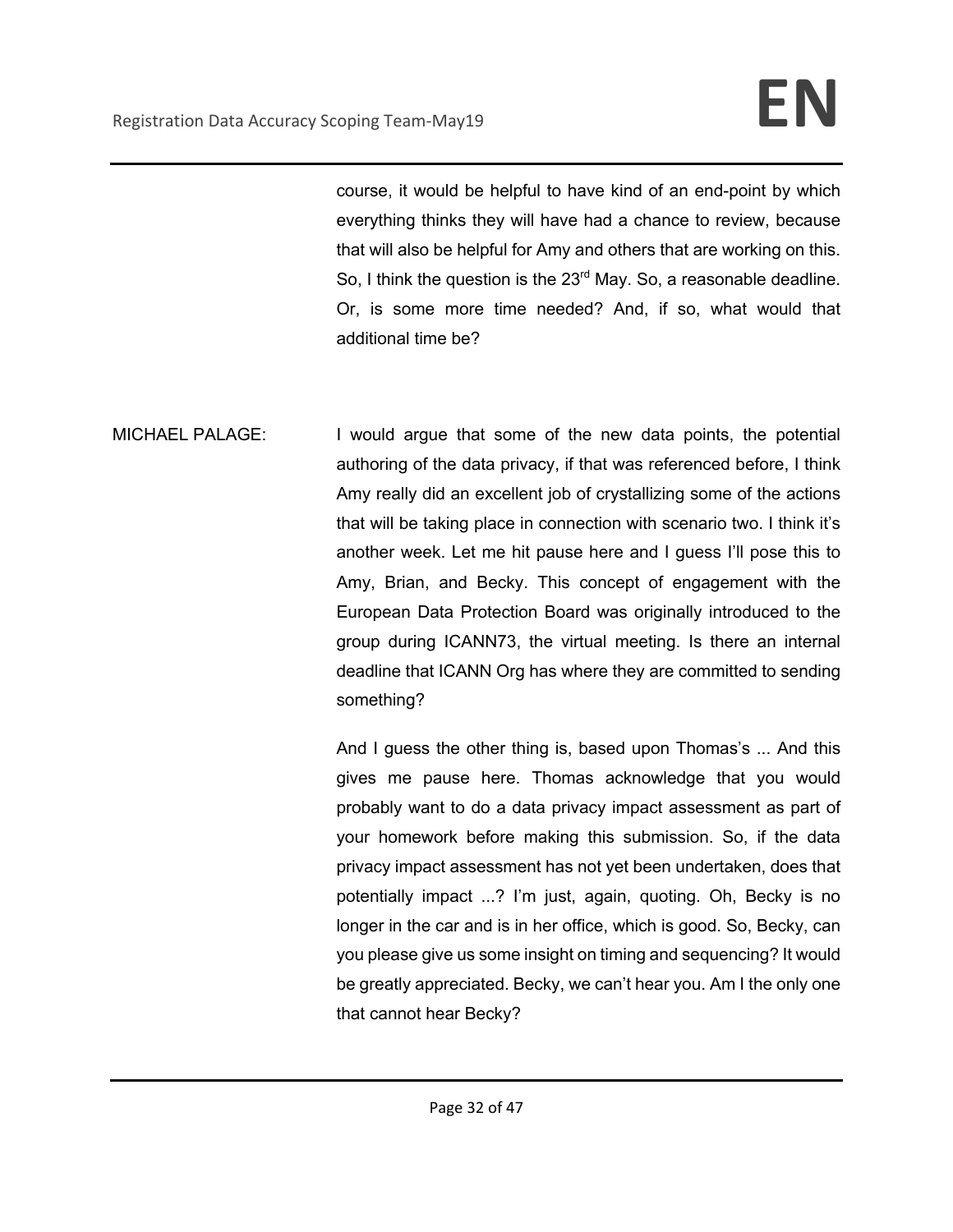| <b>ALAN GREENBERG:</b> | Cannot hear her.                                                                                                                                                                                                                                                                                                                                                                                                           |
|------------------------|----------------------------------------------------------------------------------------------------------------------------------------------------------------------------------------------------------------------------------------------------------------------------------------------------------------------------------------------------------------------------------------------------------------------------|
| <b>MICHAEL PALAGE:</b> | Okay, good, I'm not alone.                                                                                                                                                                                                                                                                                                                                                                                                 |
| <b>TERRI AGNEW:</b>    | Becky, you're unmuted on the Zoom side. Check your computer<br>mute side. We're still not able to hear you, Becky.                                                                                                                                                                                                                                                                                                         |
| <b>MICHAEL PALAGE:</b> | Okay. Dialing in. We will wait. Okay. Connecting to audio. Still<br>connecting. Okay. While we're waiting for  Oh, Becky?                                                                                                                                                                                                                                                                                                  |
| <b>BECKY BURR:</b>     | I'm here.                                                                                                                                                                                                                                                                                                                                                                                                                  |
| <b>MICHAEL PALAGE:</b> | Excellent. You have the floor.                                                                                                                                                                                                                                                                                                                                                                                             |
| <b>BECKY BURR:</b>     | I'm sorry. This happened to me when you asked me the earlier<br>question. It was showing that I wasn't muted on my device but, for<br>some reason, I couldn't get in. So, I'm in on the phone. Apologies.<br>in terms of timing, I have had a recent conversation about timing.<br>The questions are being drafted and, obviously, the discussion and<br>input on these scenarios is an important part of that. And so, my |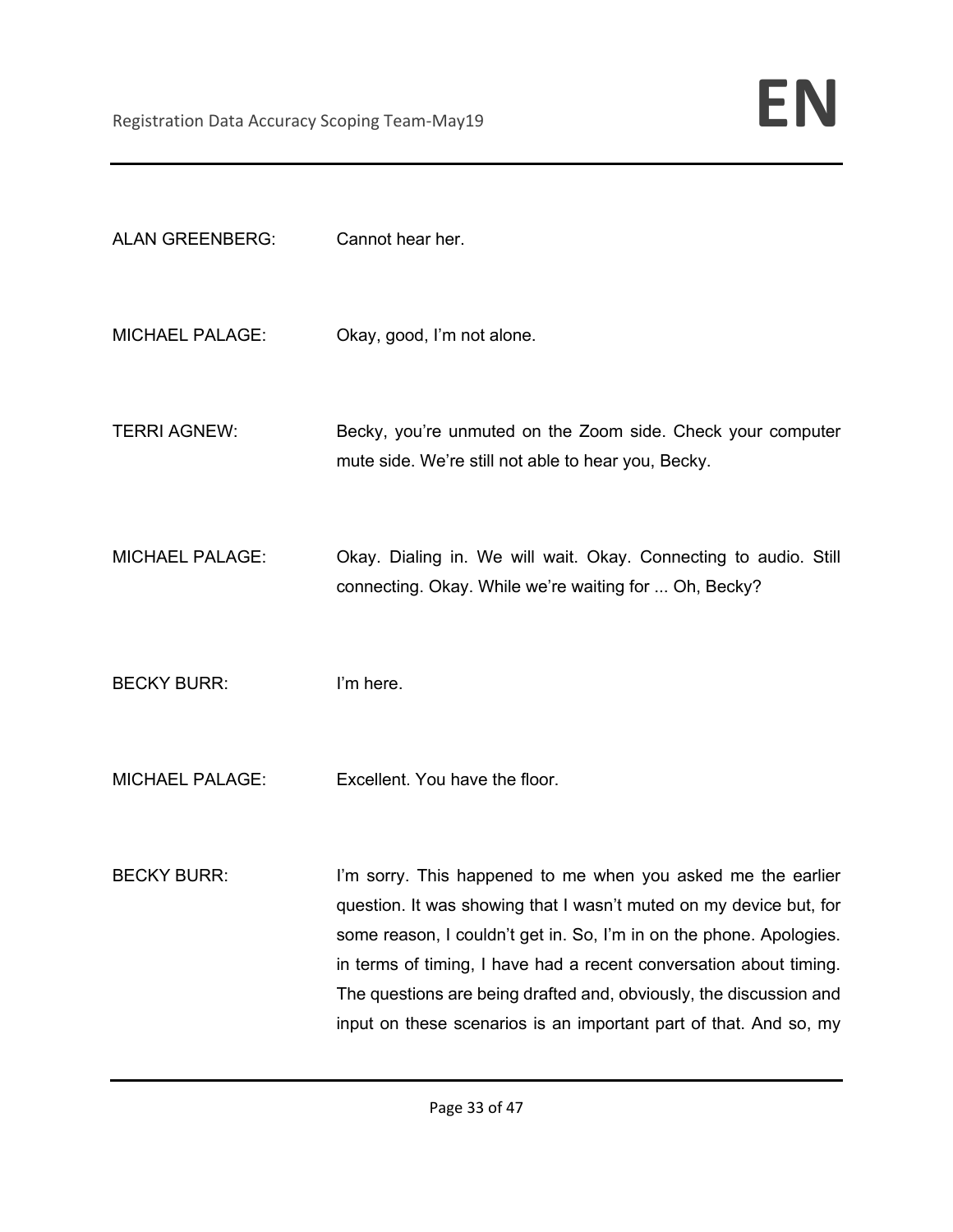goal is to have these submitted as soon as possible. I believe there is some prep work that needs to get done to pave the way to make sure that they are received in the most effective manner, and that may involve some conversations with folks at the Commission. I'm not entirely sure. That's sort of a [inaudible] question that I would put to her, and I will ask her about that and get a specific sense of timing.

I'm sort of curious. Is Thomas on the call in terms of the DPIA? Because it seems to me that the asking the questions is really part of the DPIA in a sense. But to the extent that it makes sense to go to the European Data Protection Board with a DPIA in hand, I think that's a reasonably good suggestion and I think that can be done pretty quickly. We'd have to assume a scenario, right?

And again, I'm just speaking for myself and not on behalf of the Board on this, but my view is that this group should have a view on which of those scenarios, if any, will provide reliable information about the nature and volume of inaccuracy in the dataset and we shouldn't be pursuing options that don't give us that. And so, people in this group need to be able to say, "Yes, if the analysis takes place in the following way, I'm not going to stand up and say, 'No, you can't rely on that for the following reasons.'" And if we can't get there, we shouldn't bother.

MICHAEL PALAGE: Thank you, Becky, that was helpful. Thomas, can you perhaps respond? I see you have responded in the chat that you're here. Can you ...? Hopefully, connectivity issues will allow you to respond. We don't hear you, Thomas. Okay. While we are waiting for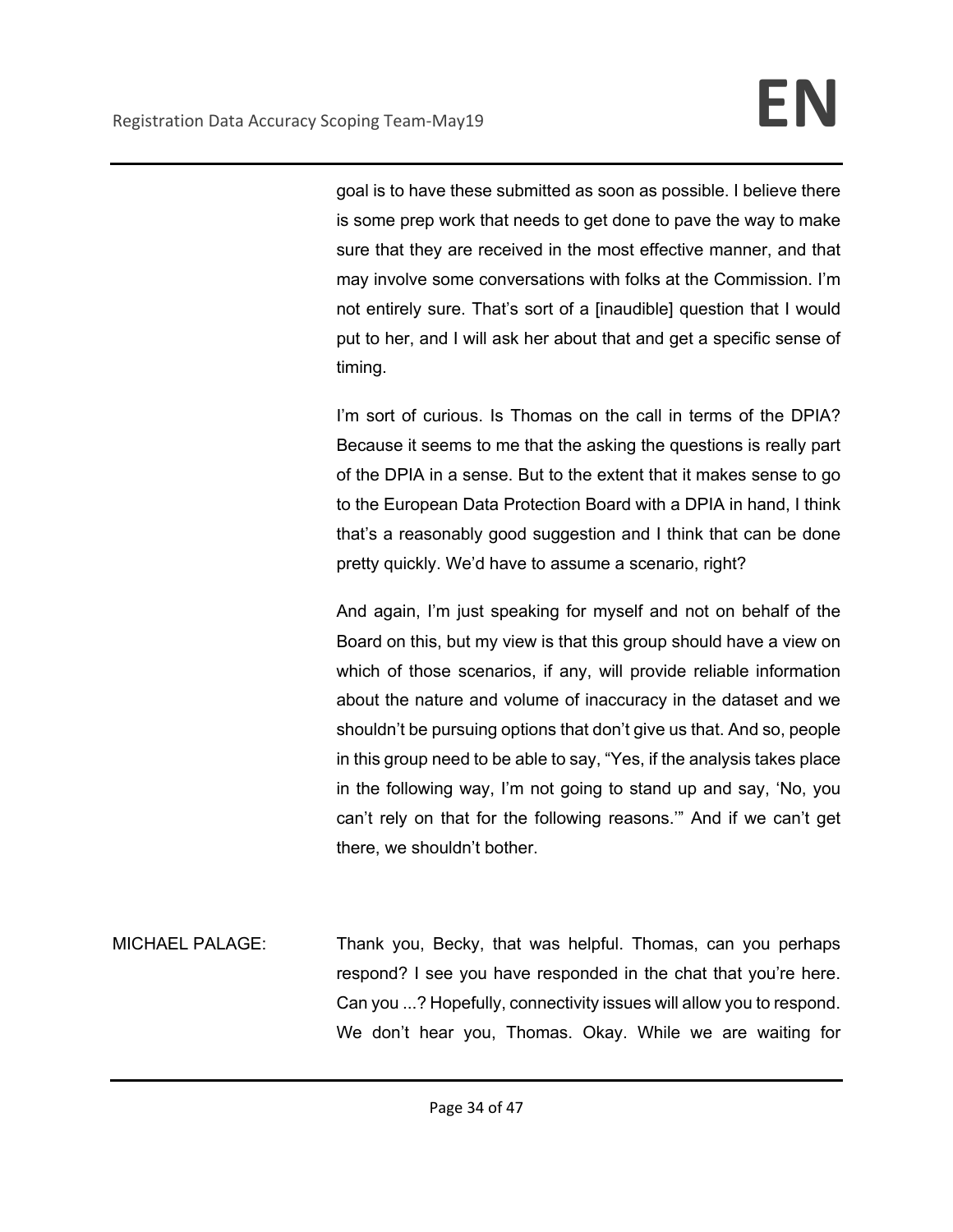Thomas to speak, Alan, I see your hand up. You have the floor. Beth, you're next in the queue.

ALAN GREENBERG: Yeah, thank you. With regard to what Becky just said, which I agree with, by the way, we still have the question to ask of, what definition of accuracy do we want to use for such a study? Is it the one in the RAA, which is basically what ARS did? Or is it some new level of accuracy that we believe is really needed? And I'm trying to channel Steve, here, who unfortunately left the call a little while ago. That's still one of the things on our to-do list of trying to look at, is the current definition sufficient or do we want something more? What are the implications of wanting something more? So, the study might do one, or the other, or both. Thank you. Or a study.

MICHAEL PALAGE: Beth, you have the floor.

BETH BACON: Yeah, thank you. Thanks, Becky, so much for that. I think it's really helpful. And I just wanted to quickly go back. I think, from what I'm hearing from Becky, if we look at scenario two and it's presented in the way that we all expect with the DPIA and all the good supporting information that we trust that ICANN will do, I think that that might be ... I mean, I think that the response or the input that we could get could be broad enough to, maybe, cover or provide some understanding for any of those edge or sub-scenarios that we were, maybe, discussing before.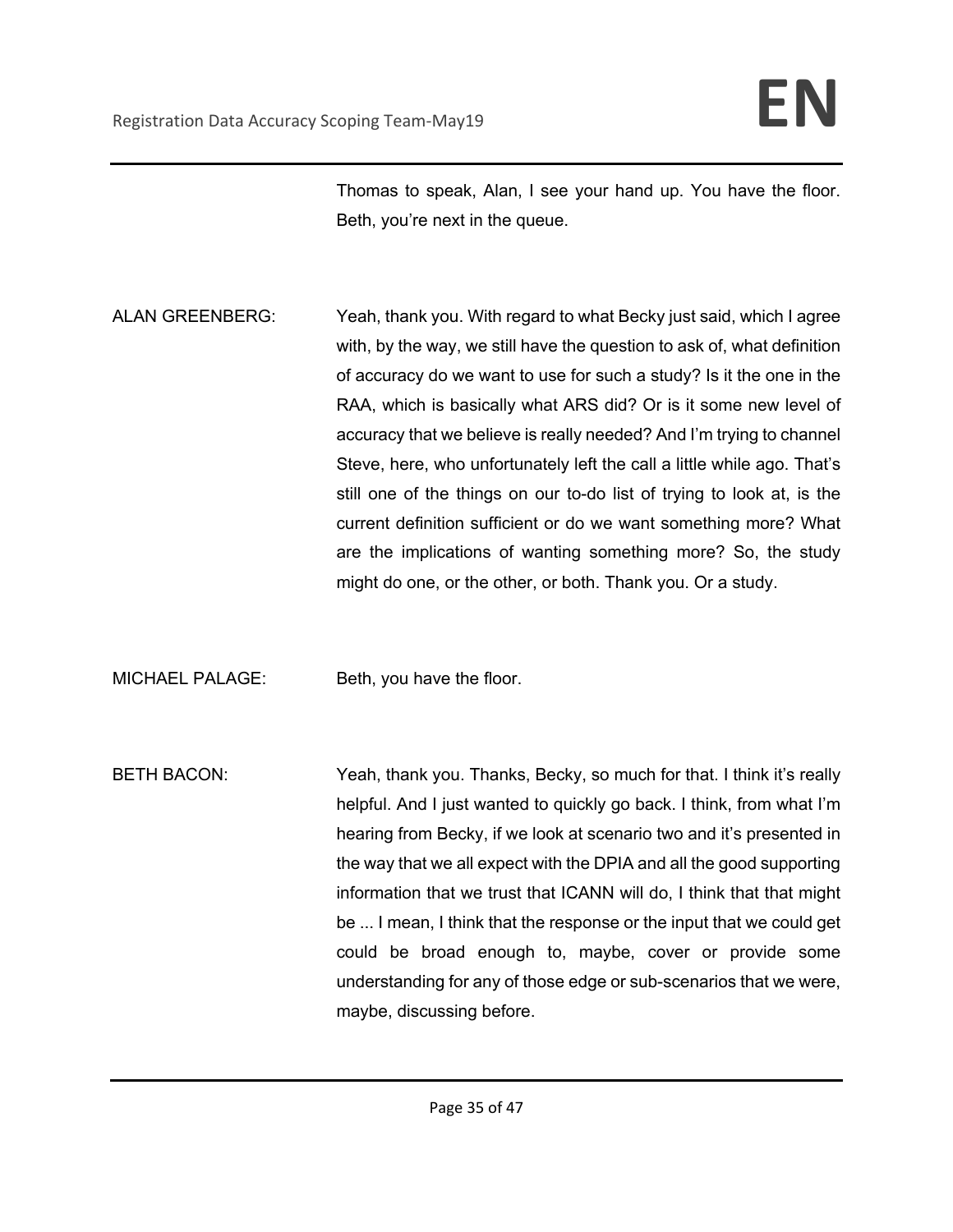If that question is worded in a way that ... And you do a DPIA, that information provided there can then inform other scenarios. It doesn't necessarily mean you have to send every scenario. And I'm just thinking of ways that this could be done more easily, and streamlined, and quickly by ICANN. But I just wanted to share that thought and see if folks thought I was bananas.

- MICHAEL PALAGE: I don't think anyone thinks you're bananas there, Beth. And I also just want to note for the record Thomas is having network issues and he is on the road, as well, but he states that he is happy with what Becky said. So, Becky, do you have any insight on if the DPIA has been started or is in draft form? Since that seems to be something that would be part of the homework assignment sent to the European Data Protection Board.
- BECKY BURR: I don't know the answer to that question but I will check. As I said, I think if we picked the scenario that we wanted, or the scenarios that we wanted, the DPIA flows quite easily from that.
- MICHAEL PALAGE: Perfect. Becky, thank you for joining. Well, you were always with us, but thank you for connecting the audio and giving this important insight. It really is really helpful, so greatly appreciated there. So, let's move on. We took a little longer than 15 minutes but I think it was a good investment of our time. So, let's begin to go to the writeup assignment for one and two, if we can pull that up. And thank you for enlarging that.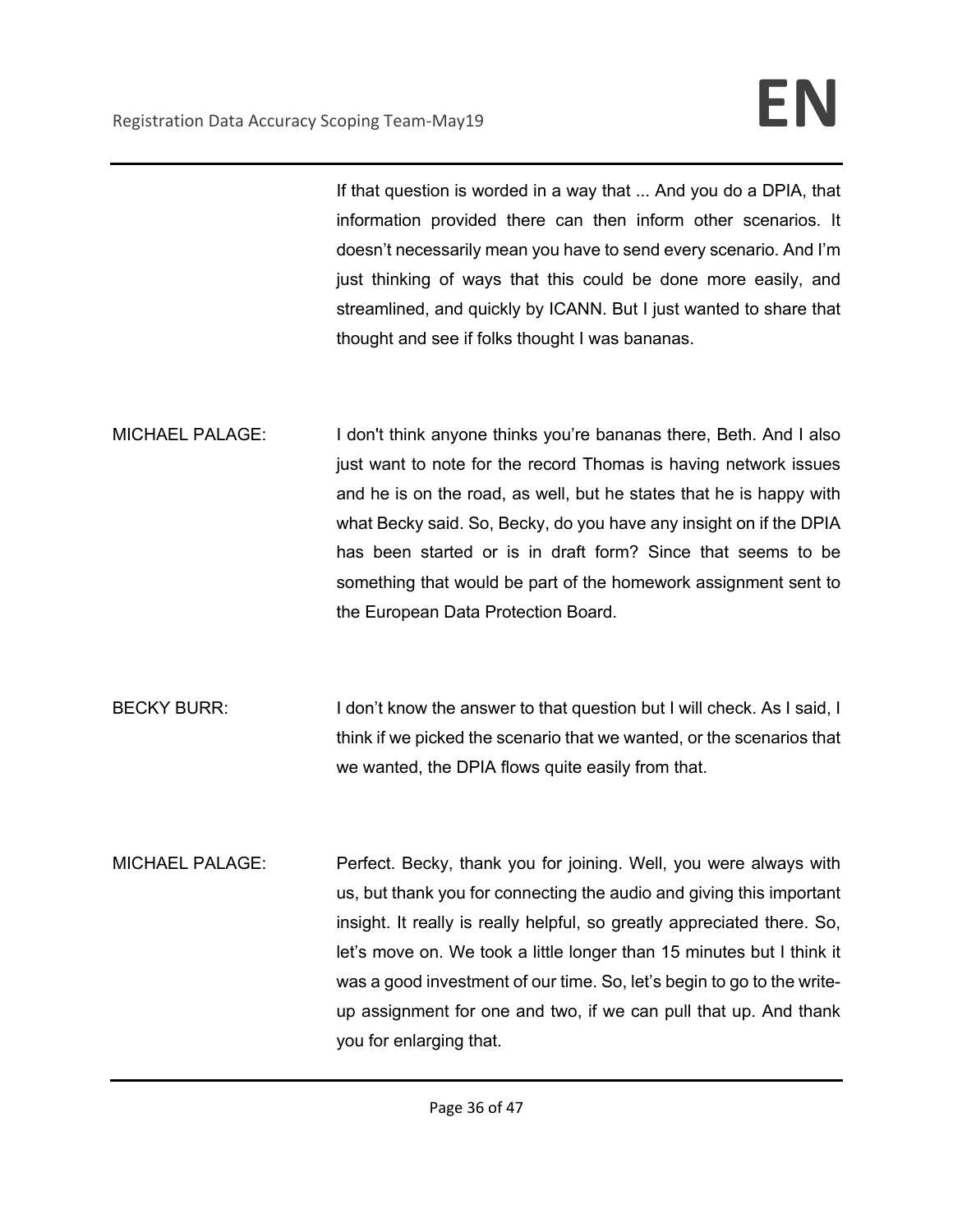So, we could skip my comments. These were just thoughts. I want to focus on the individual working group members, if we could. I'm mindful of time. All right. So, one of the things that we have here in B12. I think there was some discussion by others that a particular reference somehow provided an over-weighting or bias. So, I guess the alternative, Sarah, maybe you could speak to this, or Beth, is just strike that and say, in the context of assessing the measures and enforcements ... And go right to there. I believe that is what you are proposing, Sarah. Beth, have I misspoken on that? Sarah, you have the floor.

- SARAH WYLD: Thank you. Yes, Michael, you are correct. We are suggesting removing the words "of particular relevance" and beginning this sentence with "in the context of." Thank you.
- MICHAEL PALAGE: Okay. So, is there any objection to that from the broader group? Okay. So, seeing none, we could strike that. Since we're eon this section, here, one of the comments I did make ... And since we're here, I do want to talk about this, is one of the issues that we had talked about with regard to registry operators is how ICANN Compliance will do registration authority checks in connection with some community TLDs and whether we, somehow ...

If what we are doing here is trying to factually document when ICANN Org is, in fact, enforcing or taking an action and asking questions about the accuracy, that ... I think that's missing. And while that may not apply to all gTLDs, the fact that it does apply to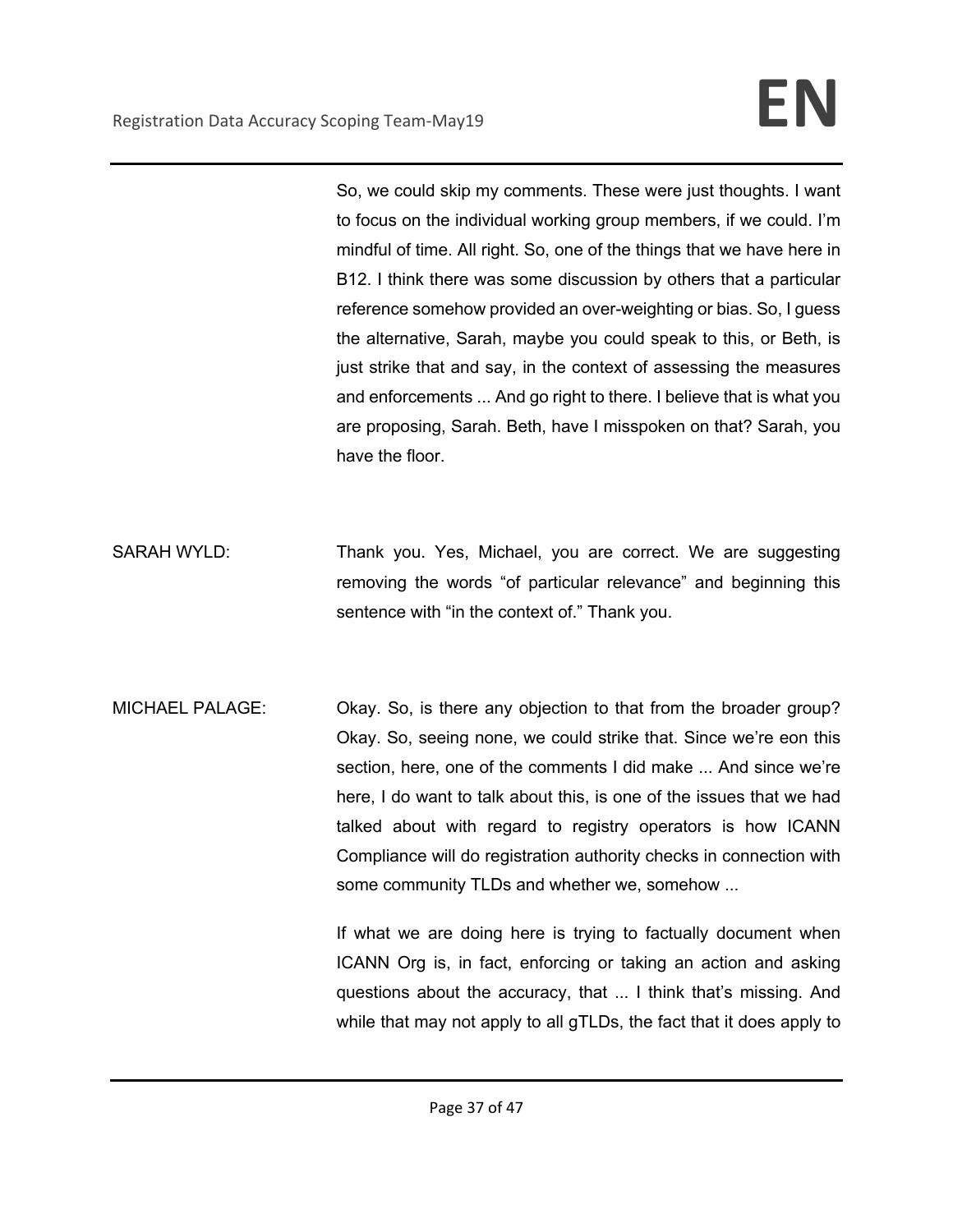some is something that I feel should be documented and noted. That would be my proposal to the group; good idea, bad idea? Beth?

BETH BACON: I'm sorry. It's a lot of me today. I really apologize. Our edits here noted ... I think that we were trying to keep it consistent with the previous introduction of this is the world of things that we considered but without pulling out particular or highlighting particular things. And I do think, to your point, we did discuss that.

> But I do remember that, yes, we did discuss it. Yes, that was information provided. It's already provided in the other briefing documentation and other information. We also have a sentence in the current definition up in there ... Sorry, is it below that? I think it's after this. I can't remember the layout. Of the current description of current requirements that highlights that. So, I don't know that I would support putting it in here as a flagged item, simply because it's already in the agreed definition or description.

MICHAEL PALAGE: To follow along ... Okay, I'm just reading the chat. Comments, suggestions from the rest of the group? Do we propose striking that and just leaving it there? Okay. We shall strike it, then. Let's now go down to Beth's comments here. Beth, we have not heard you speak enough, so I'm going to ask you to take the floor and perhaps kick off this discussion. I'm sure Alan will be next in the queue. You have the floor, Beth.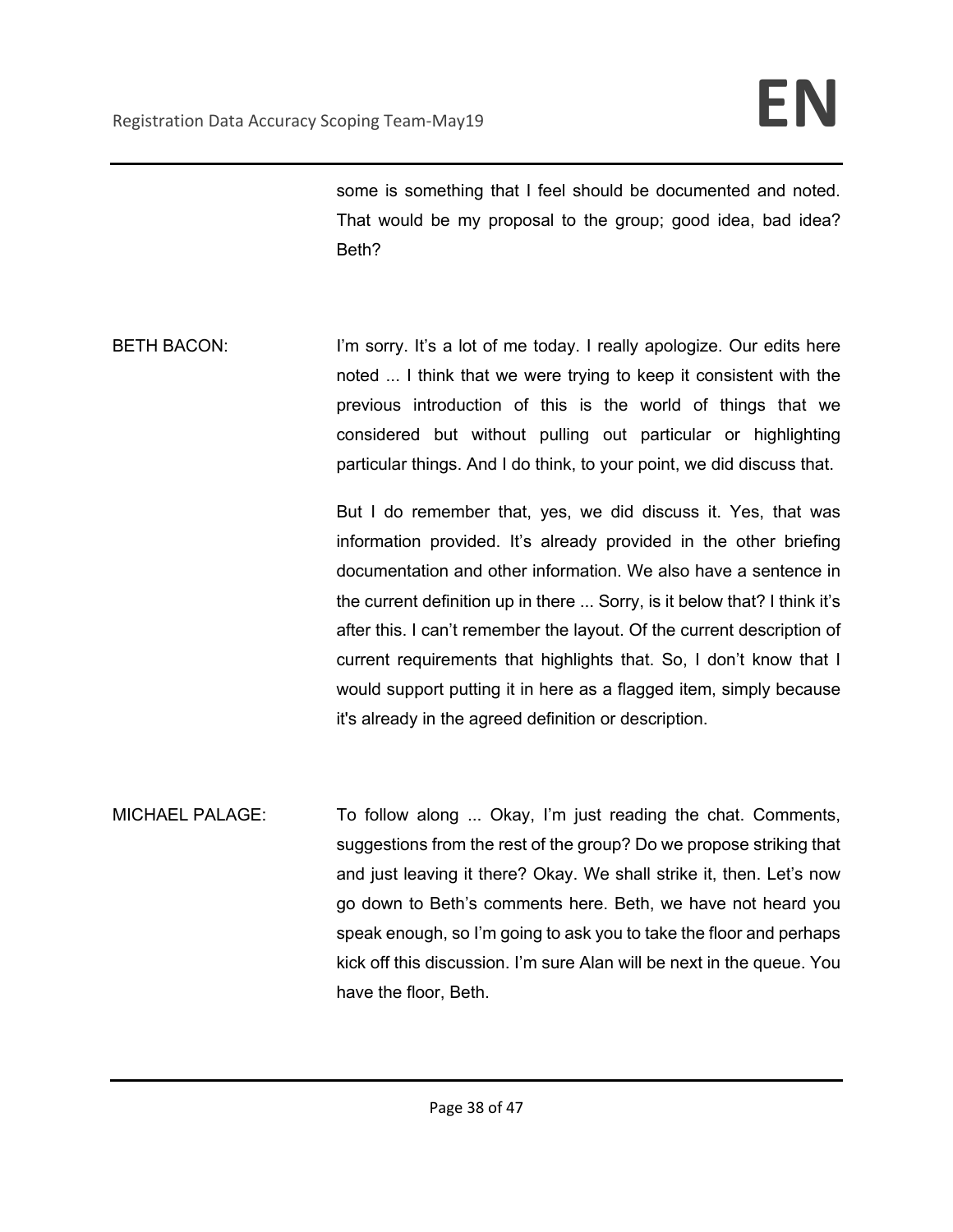| <b>BETH BACON:</b>     | Yeah, sure. Thanks. This is, I guess, just a little bit on what we were<br>just noting. To mirror what we have in the other informational<br>section, we provide the links. We provide the whole suite of<br>information and then to pull out and highlight certain items I think is<br>It adds weight where maybe  I mean, it's important but it's not<br>necessarily that we discussed these particular items more, or<br>differently, or thought they were more or less important.<br>So, I do think that being able to  Just viewing the information in<br>full is a better representation of what we discussed and allows the<br>reader to then go look at that and not just read what we highlight<br>here, because it's not  I mean, it's not as if we said these are the<br>only important points. All of that information from Compliance is<br>really helpful and I think, as a suite, it's better represented. So, we<br>just proposed to take out the bullets and make sure that we cite to<br>the full Compliance contribution. |
|------------------------|----------------------------------------------------------------------------------------------------------------------------------------------------------------------------------------------------------------------------------------------------------------------------------------------------------------------------------------------------------------------------------------------------------------------------------------------------------------------------------------------------------------------------------------------------------------------------------------------------------------------------------------------------------------------------------------------------------------------------------------------------------------------------------------------------------------------------------------------------------------------------------------------------------------------------------------------------------------------------------------------------------------------------------------------|
| <b>MICHAEL PALAGE:</b> | So, here's my  Well, Alan, you had comments, so I'll let you speak<br>before I provide my thoughts on that. You have the floor, Alan, if<br>you would like.                                                                                                                                                                                                                                                                                                                                                                                                                                                                                                                                                                                                                                                                                                                                                                                                                                                                                  |
| <b>ALAN GREENBERG:</b> | Yeah, thank you. I agree and disagree. I agree that we should be<br>presenting the full document so someone can look at it in its full<br>context. That being said, it is not sufficient to just have an obscure<br>pointer to it, which we know most people will not follow. It's<br>important to have the salient gist of it presented in the text, and then<br>they can follow up and look at the full text if they want to see all of                                                                                                                                                                                                                                                                                                                                                                                                                                                                                                                                                                                                    |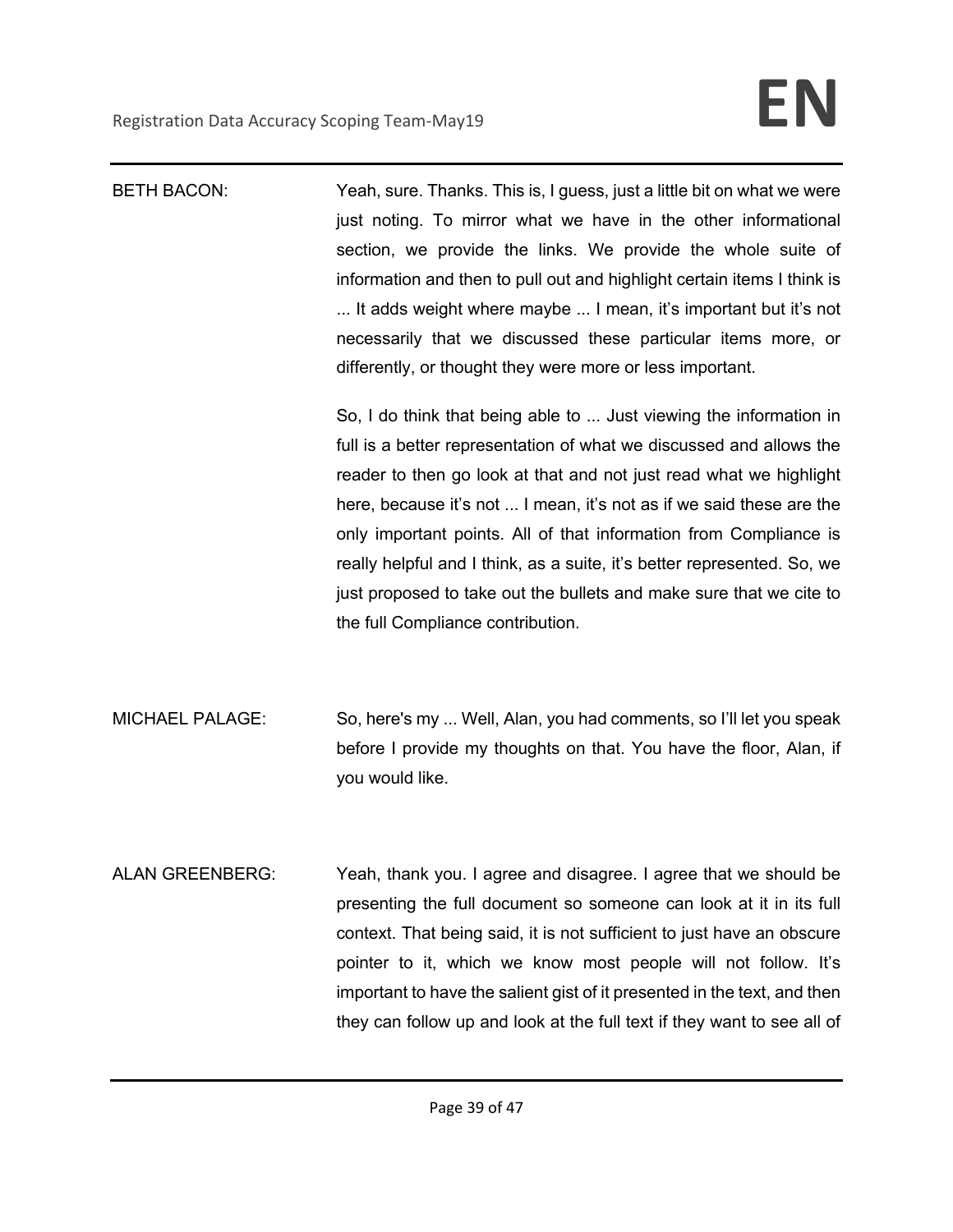the nuances. But to just have a pointer is burying it in clear sight, and that just doesn't do the same thing. Thank you.

MICHAEL PALAGE: So, Beth, I find that kind of compelling, as well. I think most people are not ... I just look at internally, within our group, when we had the background document, how long it took people to get through all of the appendixes, and background documents, and stuff like that. Given, I would say, the attention span of most people within ICANN, I think the more succinct and on-point we can keep this document the better we will be doing.

> Again, that's not sitting there saying that we don't include the pointer to the full document is someone wants to deep-dive, but I find Alan's point there—if you will, the pro and the con of both sides—being compelling and would probably lean toward leaving in the bullet points. Marika, I see you have your hand raised so I will let you speak to this before turning it back to the group for discussion.

MARIKA KONINGS: Yeah, thanks, Michael. Maybe a compromise as a solution is to leave the bullets as they are but maybe include the Compliance responses as an annex, and in that way the full responses are more easily accessible than just the link. But indeed, there is also kind of a summary version that those that want to have a quick read or a snapshot of what is in there are also able to see. And of course, with encouragement that those interested in seeing the full responses, that they need to look at the annex where we would then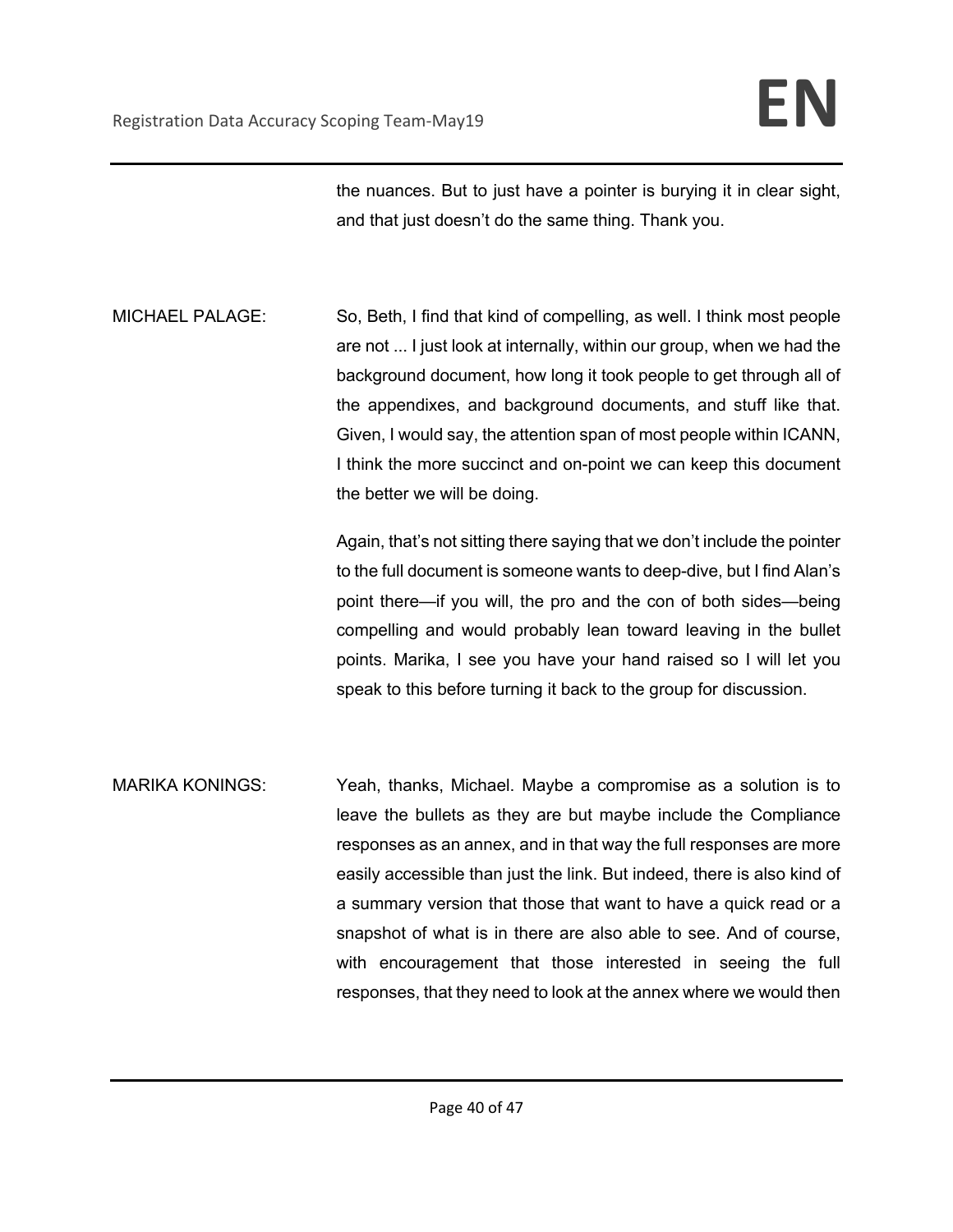kind of copy-paste what is, I think, currently posted on the Wiki. So, that may be a way of satisfying both points of view.

MICHAEL PALAGE: All right. Sophie, I see you have your hand up. You have not yet spoken. Please, you have the floor.

SOPHIE HEY: Okay, sure. No problems. Looking at this, I think it's important that, if there is going to be an end-line summary here, we need to make sure that it's language that isn't too in any particular details and it's quite high-level. Something that sticks out to me is the reference to a V1 in the second bullet point, right before "as follows," and I think there might be a couple of ...

> And then V2 further down. I don't think we have any other references to that in the document and it just seems a bit strange to have it there. So, if we're not just copying and pasting from the Compliance document and we are, indeed, doing a summary, I think it would make sense to strike that just so it's a bit easier to read for people. Thanks.

MICHAEL PALAGE: Okay. So, here's what I am going to propose on this block of text. I'm just going through here. I'm looking to see whether we have any BC or IPC folks on and I do not believe that we do. So, what I would propose here is ... Well, before I make any proposal, let me go back to ... Let me do a couple of iterations, here. So, let's start with Sophie's more strategic striking of the V1 reference. Alan, do you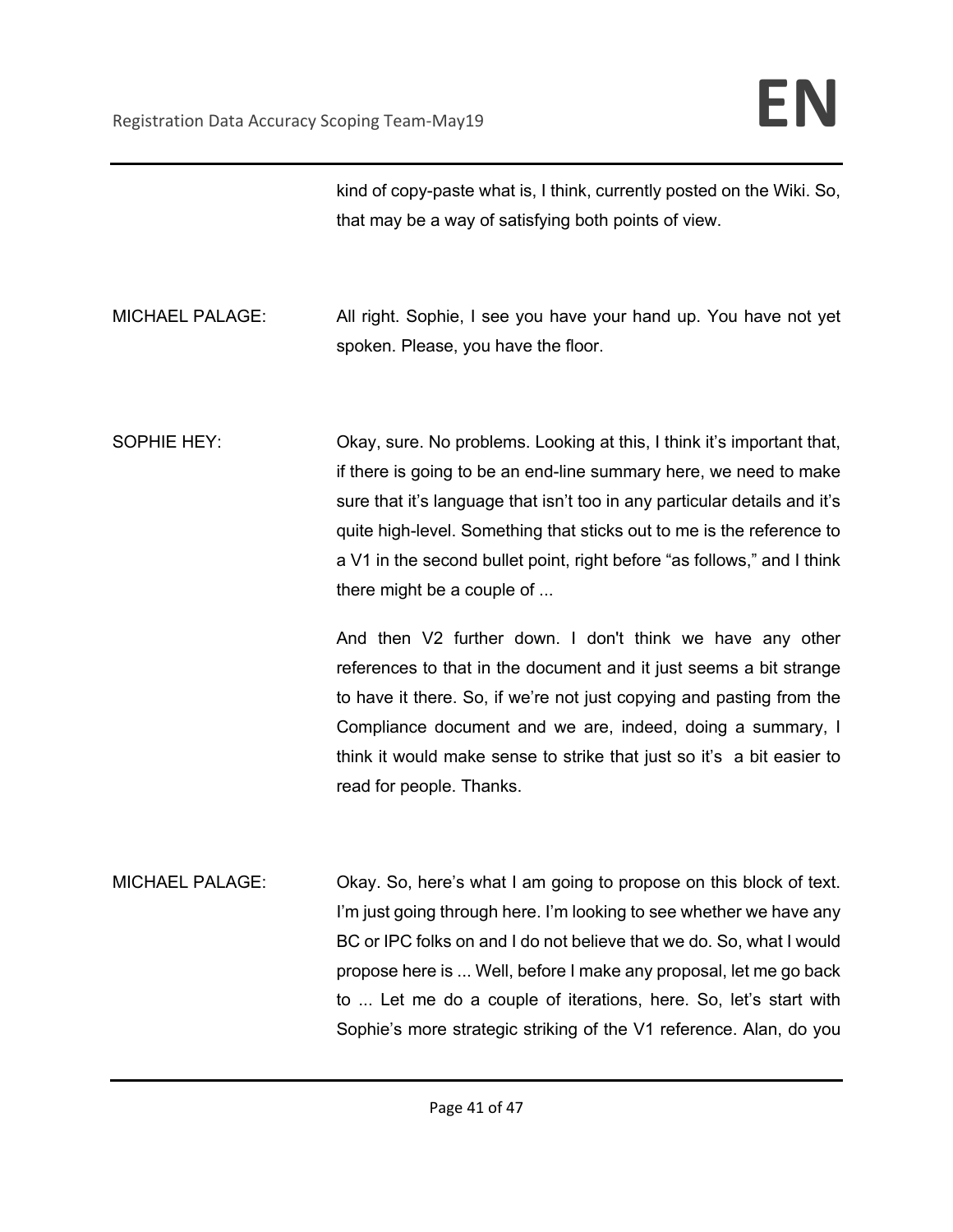think that striking that specific V1 or V2 reference would be okay? Marika, do you want to speak to this?

MARIKA KONINGS: Yeah, I need to check back and agree with Sophie that there may be confusion, because I think that the V1 and V2 might have come from the original question that was asked. I think there were a number of levels that we identified that aligned with, I want to say, an SSAC document? So, indeed, calling that out here without reference ... And I think this was kind of copy-paste. It may be confusing.

> So, just kind of removing that reference that I'm highlighting here, and then mentioned there, might be sufficient to avoid that confusion, at least. So, if that resolves that point ... I think that's where the reference came from, because it was in the original question. But out of context, it may indeed not make much sense to have that in there.

MICHAEL PALAGE: Okay. What I have just heard from your explanation as well as Sophie's, I think potentially, striking that, we need to just do that verification. But that may be something we do want to strike after we've done further verification. Assuming that we potentially strike that, I go back to Beth. Do you still believe that you or the Registries Stakeholder Group would be opposed to the inclusion of the bullets as they currently appear? Is that still a concern, even if we strike the V1 and V2 language that Sophie referenced?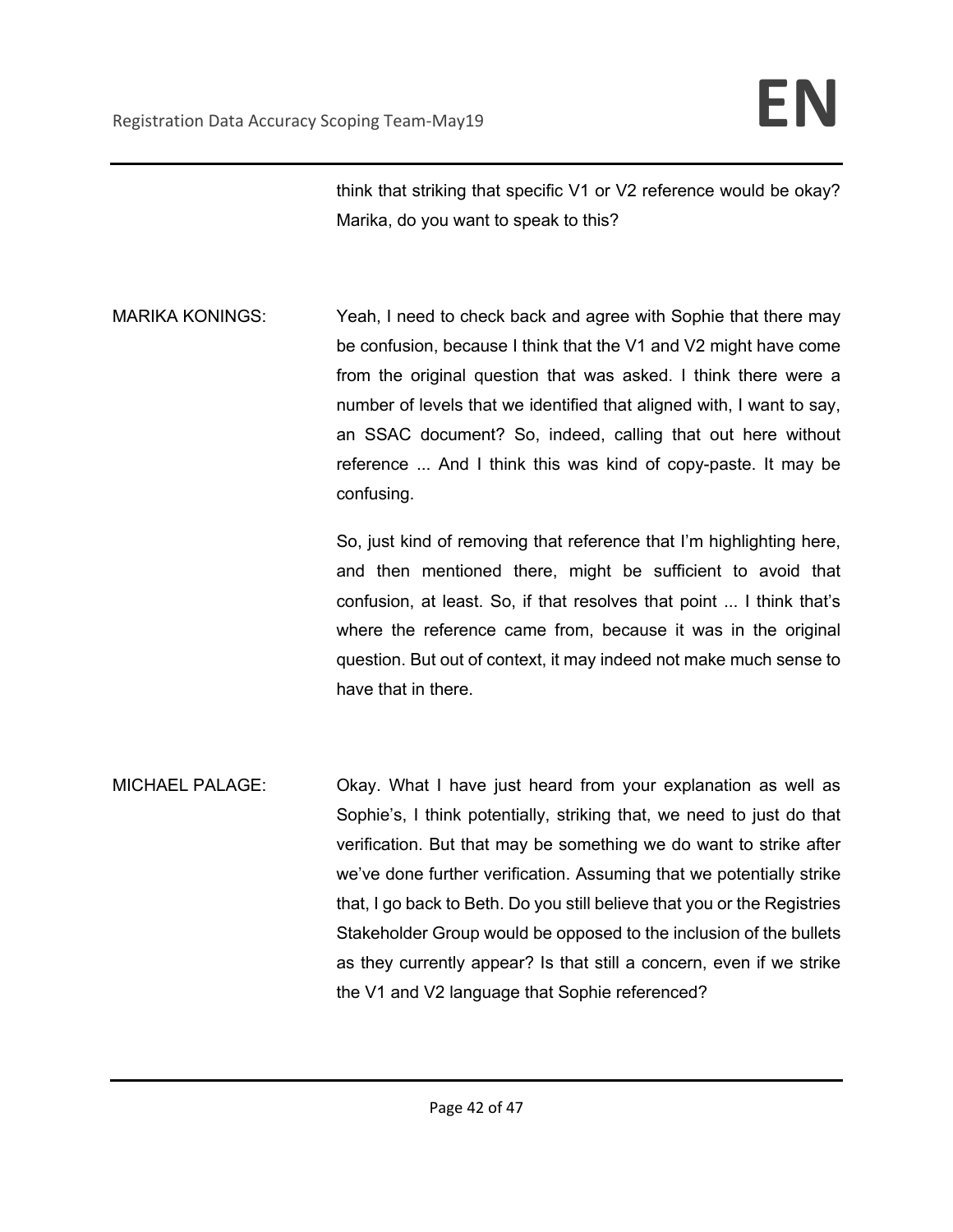| <b>BETH BACON:</b>     | Thanks, Michael. Are we going to also link to the full document still?                                                                                                                                                                                                                                                                                                                                                                |
|------------------------|---------------------------------------------------------------------------------------------------------------------------------------------------------------------------------------------------------------------------------------------------------------------------------------------------------------------------------------------------------------------------------------------------------------------------------------|
| <b>MICHAEL PALAGE:</b> | Yes. Put it this way: linking to the full document, yes. I 100%  Yep,<br>there we go.                                                                                                                                                                                                                                                                                                                                                 |
| <b>BETH BACON:</b>     | Can I make a smaller question, and ask if we put that up at the top<br>so that people can have the option of taking a look at the full<br>document, and then we can have these highlighted bullets? I think<br>that's kind of a logical flow. But yeah, cool.                                                                                                                                                                         |
| <b>MICHAEL PALAGE:</b> | Put it this way, I see no objection to that. Alan, I see you have your<br>hand up.                                                                                                                                                                                                                                                                                                                                                    |
| <b>ALAN GREENBERG:</b> | Just to note that Marika suggested annexing the full document, not<br>linking to it, but I have no problem with pointing to that annex at the<br>beginning.                                                                                                                                                                                                                                                                           |
| <b>MICHAEL PALAGE:</b> | So, yes, I will let Marika wordsmith that, something along the lines<br>of "included is annex X, a full write-up." So, we will trust Marika to<br>move that to the top and make a reference to the annex. Again, we<br>will wait to see that wordsmithing by her to see if it's acceptable.<br>Hopefully, we will be able to get some participation next week from<br>our BC and our IPC representatives on this, as well. Do we have |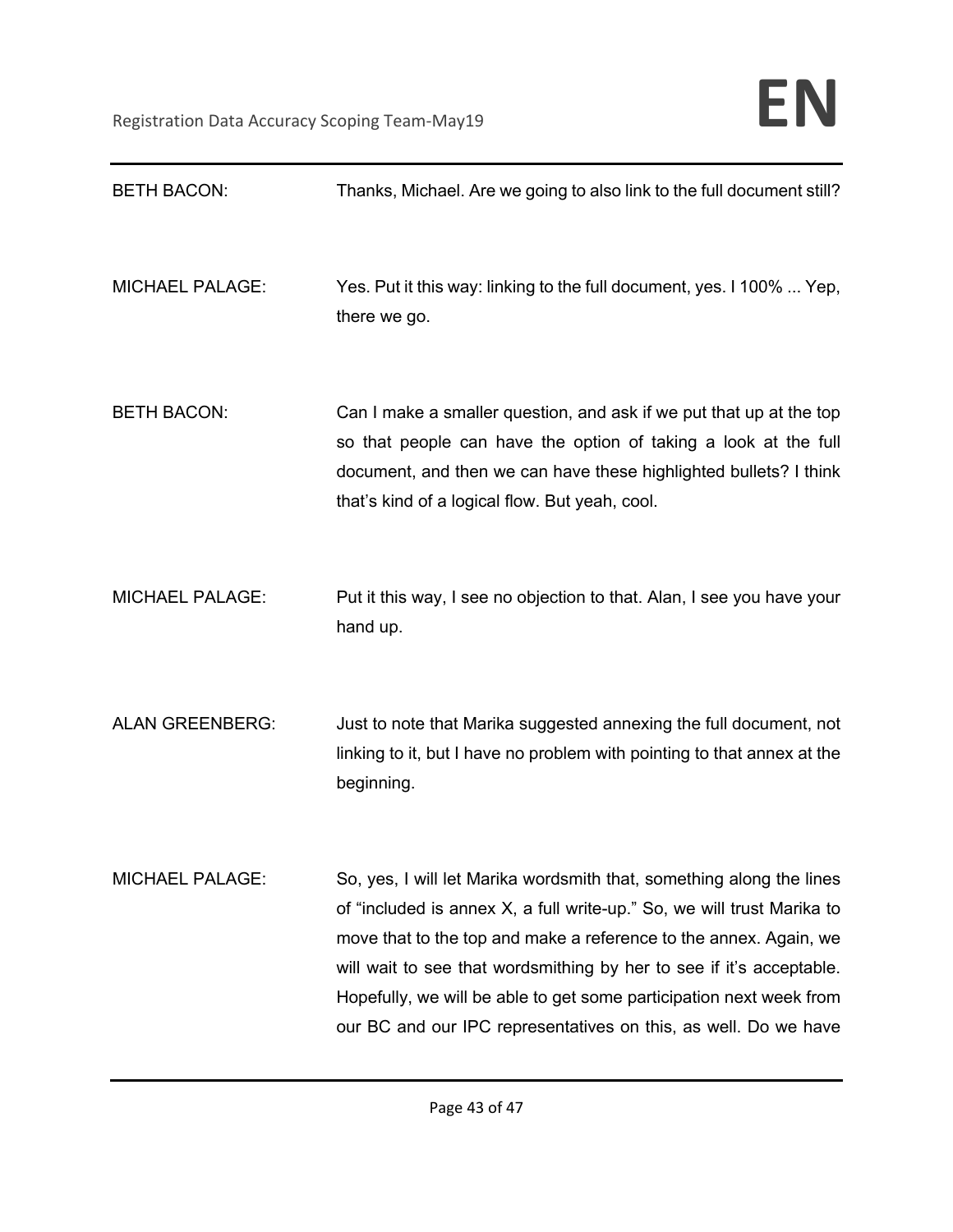anybody from NCUC? I don't see Stephanie. Yeah, we're a little light on representation, so I think we have something that will be a consensus compromise but I do want to wait until we at least share this with the fuller group.

With that, Marika, if you want to continue to move down to, I believe, the current description? And this is something where there was a lot of back and forth on this. Manju is not on. We also do not have Melina, who I believe also made some comments. Real quick, if I could, would either ...? What is it? Who do we have on from the GAC? We have Kenneth and then we have Lorraine as an alternate right now. Kenneth, would you be able, or do you feel comfortable, to speak on some of the points that Melina has raised in this document? Or, would you like to go back and confer and we can discuss this at a later date? You have the floor, Kenneth.

KENNETH MERRILL: Sure. Yeah, I mean I'm happy to speak to some of these. Let's see, here. Where should we start? Can you scroll up? Actually, no, sorry. Let me just pull it up. I note that there was, right off the top of my head, a question about use of the word "willfully," and we sort of looked back into that. It does seem that that is in the RAA, so I think we would want to ... Given that we want that to reflect accurately the text, there. So, I think we would include that. Let's see. I don't know if folks have comments there, so I'll stop there and continue to look at ...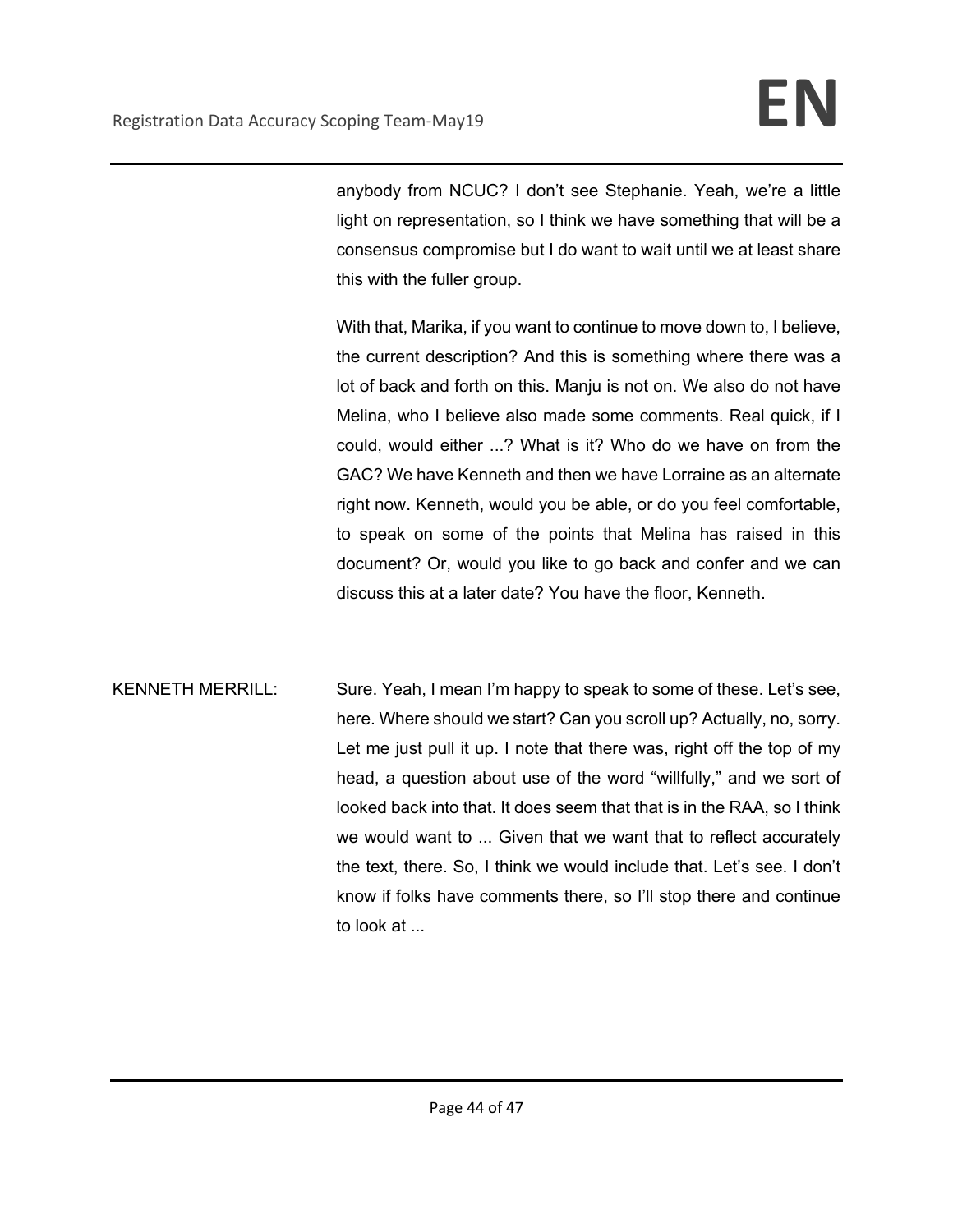| <b>MICHAEL PALAGE:</b> | So, to the group, regarding this  And again, Kenneth, I'm sorry for      |
|------------------------|--------------------------------------------------------------------------|
|                        | putting you on the spot here. But does anyone have any questions         |
|                        | regarding that, I guess, reference to "willful?" I know this is a little |
|                        | We jumped down a little sequentially in the document, but I think        |
|                        | that appears to be important in the broader scope of the working         |
|                        | description of the term. Alan, you have the floor.                       |

- ALAN GREENBERG: Yeah. No, I don't have a comment on that particularly. But given the very light attendance of some of the critical groups within this area, it may be better to defer this discussion until next week and then give us back ten minutes. I don't have a lot of confidence that decisions we make at this point are going to be able to be supported by the whole group, given the number of people who are absent.
- MICHAEL PALAGE: I concur. I think that is an excellent suggestion, Alan. I think we had a really good discussion on the original document here. I think we have made some progress on getting through our draft report. I do think it's time to hit pause. So, Marika, you will have the last word for the day.
- MARIKA KONINGS: Yeah. Thanks, Michael. Before pausing, if I can maybe just ask everyone to look at the document we see now up on the screen and respond to some of the suggestions made. I think there are a number of suggestions where we have some agreeing, others not agreeing. It would be great if others could weigh in, especially if you have suggestions for how to find a middle-ground position. And I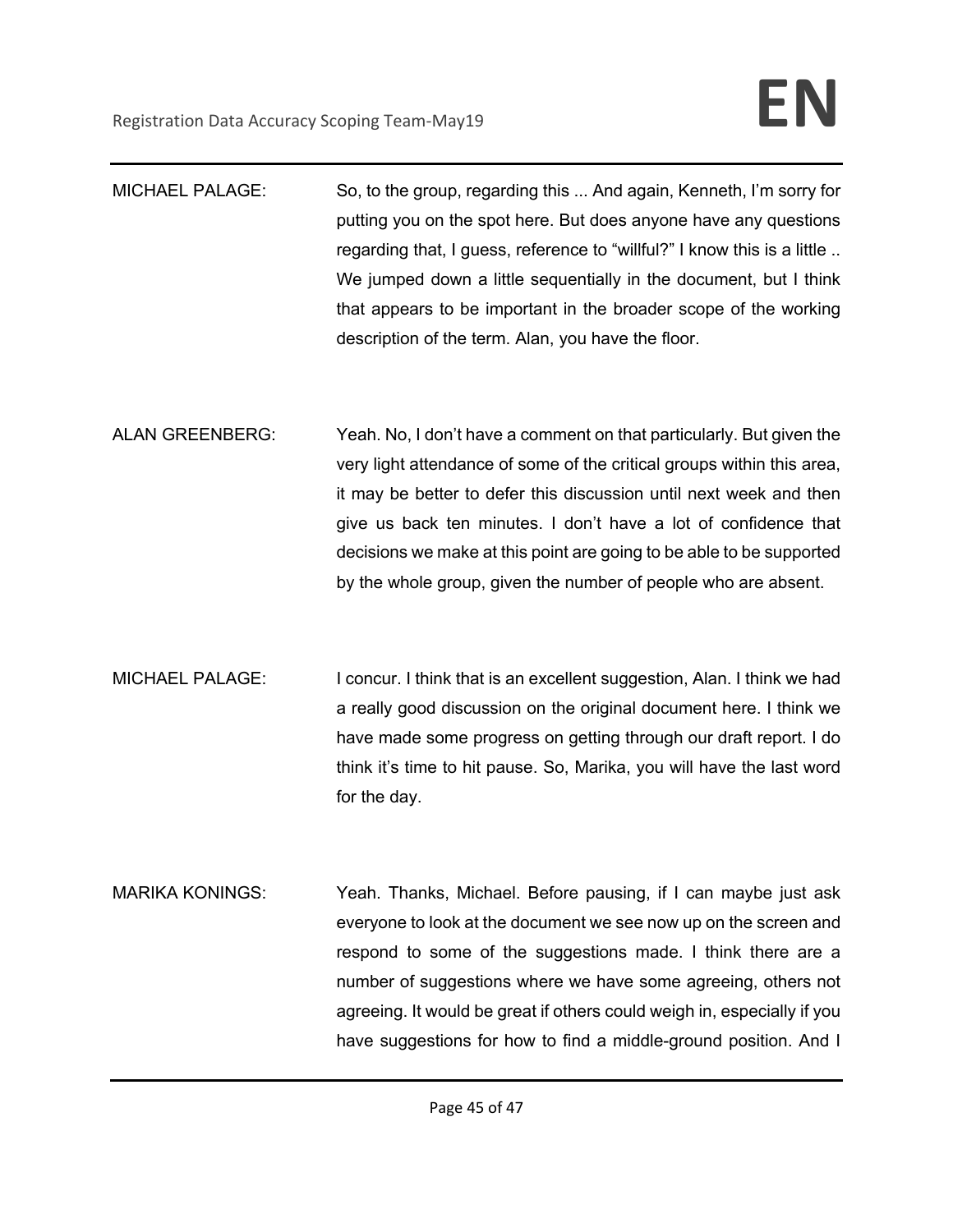just wanted to flag, as well, the other document that we circulated earlier this week.

We also had on the agenda ... I don't think many have yet had a chance to review this. We also shared a link to the write-up for section C.2.2, which basically documents the group's conversation on the proposals and has included some specific recommendations for your consideration. So, please also have a look at that and any comments, suggestions, questions you may have, please put them in the form of comments. We will hope, then, to review them in a similar way as we're now going through the other documents. So, that's all.

MICHAEL PALAGE: All right. Excellent. Thank you, Marika, and thank you, everyone for, I think, a really good, substantive call today. Very happy. With that, Terri, you can stop the recording and I will look forward to speaking with everyone next week. Stay safe.

TERRI AGNEW: Thank you, everyone. Once again, the meeting has been adjourned. I will stop recording and disconnected all remaining lines.